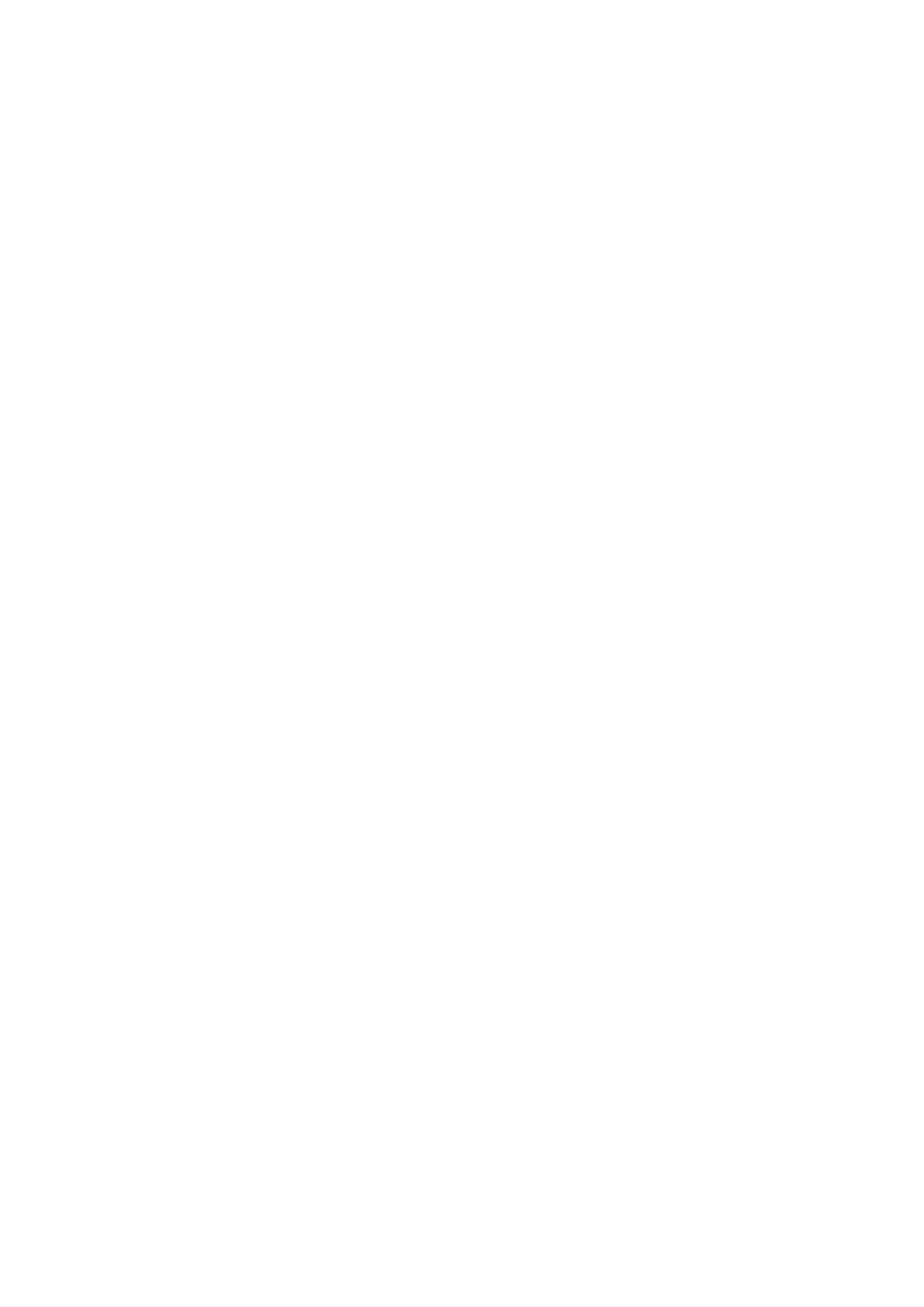| <b>Table of Contents</b>                                | Page |
|---------------------------------------------------------|------|
| Board of Directors of the Management Company            | 2    |
| Performance of the Sub-funds                            | 3    |
| <b>Statements of Net Assets</b>                         | 4    |
| Statements of Operations and changes in Net Assets      | 6    |
| Information on Net Assets evolution                     | 8    |
| Statements of Investment Portfolio and Other Net Assets |      |
| WILLERFUNDS - WILLERBOND CAPITAL \$US                   | 9    |
| WILLERFUNDS - WILLERBOND EUROPEAN CURRENCIES            | 11   |
| WILLERFUNDS - WILLEREQUITY SWITZERLAND                  | 13   |
| WILLERFUNDS - WILLER ABSOLUTE RETURN                    | 15   |
| WILLERFUNDS - WILLER FLEXIBLE FINANCIAL BOND            | 16   |
| Geographical Breakdowns                                 | 18   |
| <b>Economical Breakdowns</b>                            | 19   |
| <b>Currency Exchange Rates</b>                          | 20   |
| Investment in Financial Derivative Instruments          | 21   |
| Notes to the financial statements                       | 22   |
| Other Information to Unitholders                        | 26   |
| <b>Relevant Addresses</b>                               | 27   |

Copies of the annual and semi-annual reports are available at the registered office of Fideuram Bank (Luxembourg) S.A., 9-11 rue Goethe, Luxembourg. Financial notices and daily net asset value per unit of the sub-funds of the Fund are published in appropriate financial newspapers. Daily issue and redemption prices per unit of the sub-funds of the Fund are available at the registered and at the administrative offices of Fideuram Bank (Luxembourg) S.A.. Financial notices are also published in the "Luxemburger Wort". The restated management regulations were lodged at the offices of the "Registre de Commerce et des Sociétés" on November 5, 2020 where they are available for inspection and where copies thereof can be obtained upon request.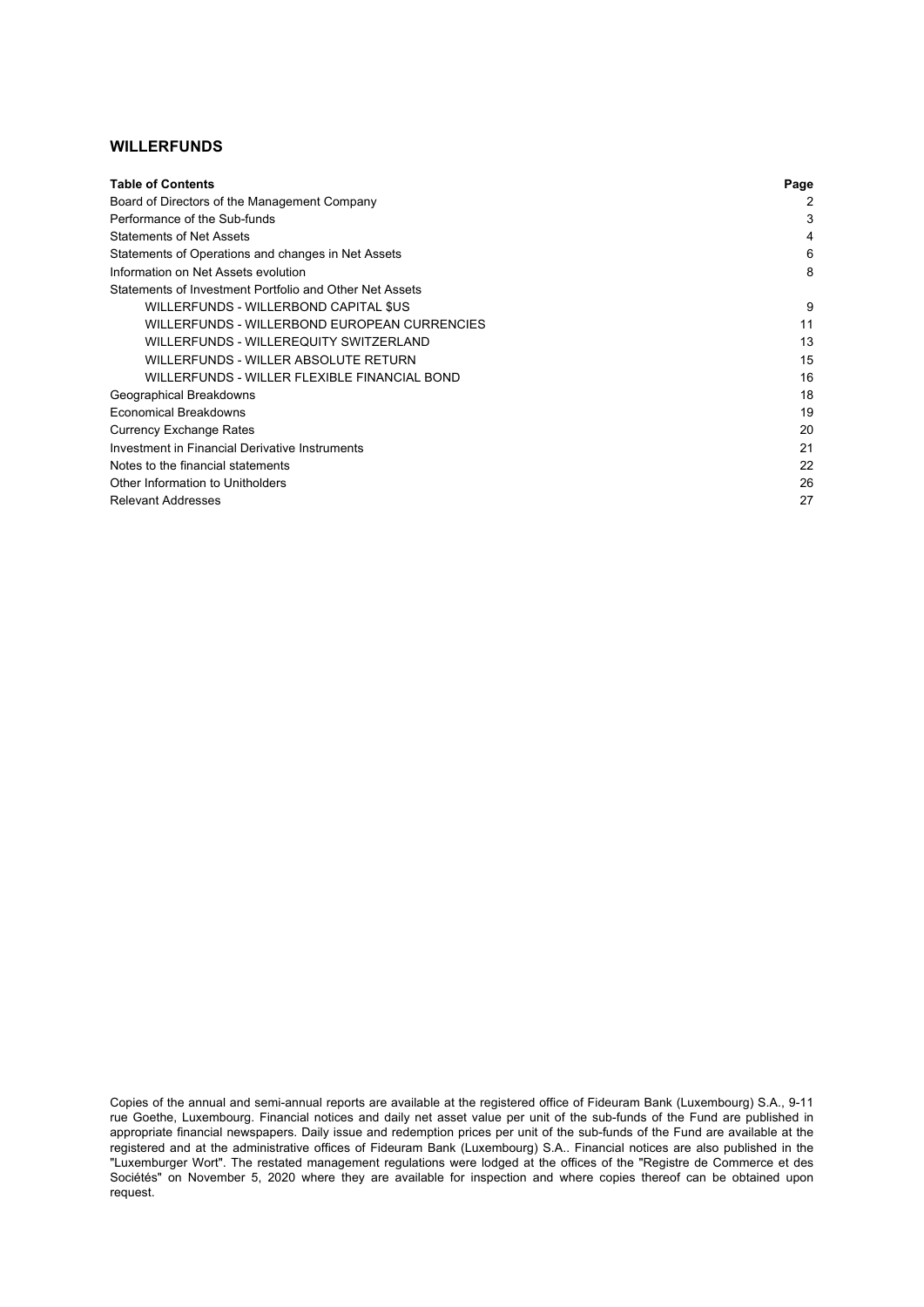### **BOARD OF DIRECTORS OF THE MANAGEMENT COMPANY**

### **BOARD OF DIRECTORS OF FIDEURAM ASSET MANAGEMENT (IRELAND) DESIGNED ACTIVITY COMPANY**

| Padraic O'CONNOR                                                                                                                  | Chairman        |
|-----------------------------------------------------------------------------------------------------------------------------------|-----------------|
| Member of the Supervisory Board of Euronext NV Amsterdam<br>Postbus 19163<br>1000 GD Amsterdam - Netherlands                      |                 |
| <b>William MANAHAN</b>                                                                                                            | <b>Director</b> |
| Irish Independent Director<br>Ireland                                                                                             |                 |
| <b>Roberto MEI</b>                                                                                                                | <b>Director</b> |
| Managing Director - Fideuram Asset Management (Ireland) dac<br>Ireland                                                            |                 |
| <b>Victoria PARRY</b>                                                                                                             | <b>Director</b> |
| Irish Independent Director<br>Ireland                                                                                             |                 |
| <b>Giuseppe RUSSO</b>                                                                                                             | <b>Director</b> |
| Economist<br>Italy                                                                                                                |                 |
| <b>Gianluca SERAFINI</b>                                                                                                          | <b>Director</b> |
| Head of Investment Center - Fideuram S.p.A.<br>Managing Director and General Manager – Fideuram Asset Management SGR SpA<br>Italy |                 |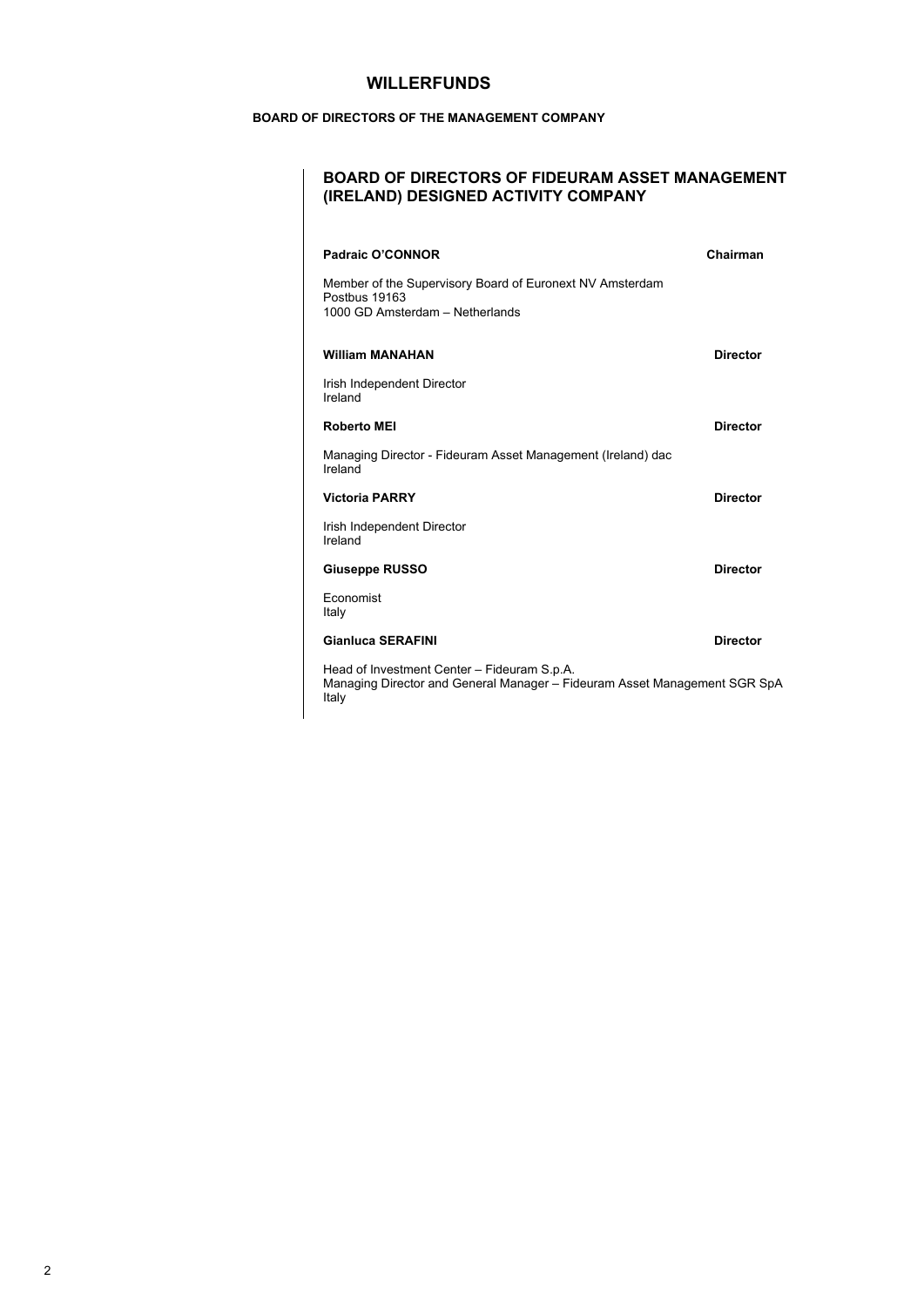#### **PERFORMANCE OF THE SUB-FUNDS FROM SEPTEMBER 1, 2020 TO FEBRUARY 28, 2021**

|                                                                    | Sub-fund   | <b>Benchmark</b>         |                                         |
|--------------------------------------------------------------------|------------|--------------------------|-----------------------------------------|
| Willerfunds - Willerbond Capital \$US Class P                      | $(0.63\%)$ |                          | $-1$                                    |
| <b>USD</b>                                                         | 0.12%      |                          |                                         |
| Willerfunds - Willerbond European Currencies<br><b>Class P EUR</b> |            |                          | $-1$                                    |
| Willerfunds - Willerequity Switzerland Class P                     | 8.38%      | 8.82%                    | MSCI Switzerland 10/40 Net Return Index |
| <b>CHF</b>                                                         |            |                          |                                         |
| Willerfunds - Willer Absolute Return Class P<br><b>EUR</b>         | 2.14%      |                          | $-2$                                    |
| Willerfunds - Willer Flexible Financial Bond                       | $(0.43\%)$ | $\overline{\phantom{a}}$ |                                         |
| <b>Class P</b>                                                     |            |                          |                                         |
| <sup>1</sup> The Sub-fund does not have a benchmark                |            |                          |                                         |
| <sup>2</sup> 1-month EURIBOR index until November 1, 2020          |            |                          |                                         |
| <sup>3</sup> Since December 16, 2020 (First NAV calculation)       |            |                          |                                         |

Note: The data contained in this report are historical and not indicative of future performance.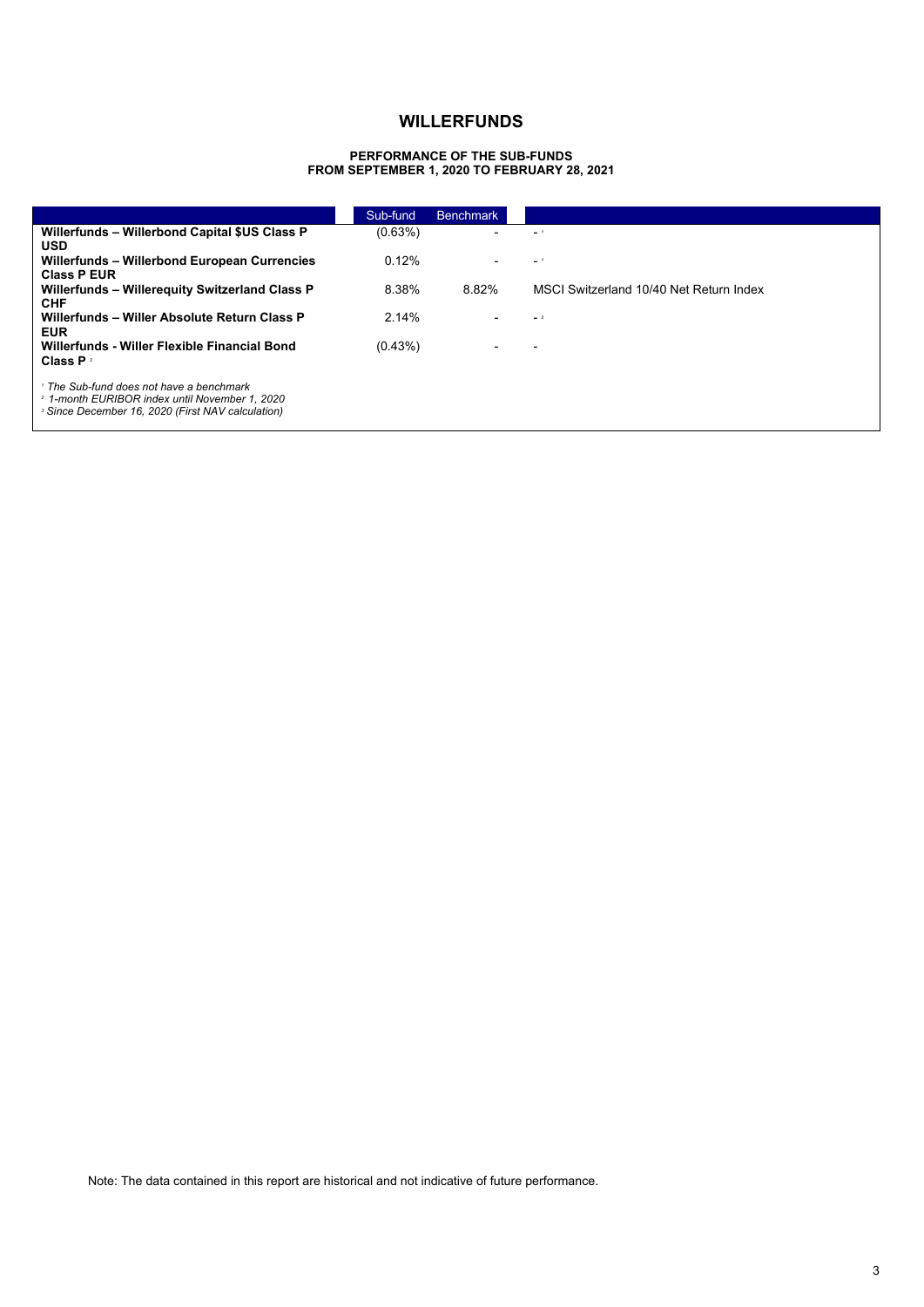### **STATEMENTS OF NET ASSETS AS OF FEBRUARY 28, 2021**

|                                                                 | <b>WILLERFUNDS -</b><br><b>WILLERBOND</b><br><b>CAPITAL \$US</b> | <b>WILLERFUNDS -</b><br><b>WILLERBOND</b><br><b>CAPITAL \$US</b> | <b>WILLERFUNDS -</b><br><b>WILLERBOND</b><br><b>EUROPEAN</b><br><b>CURRENCIES</b> | <b>WILLERFUNDS -</b><br><b>WILLEREQUITY</b><br><b>SWITZERLAND</b> |
|-----------------------------------------------------------------|------------------------------------------------------------------|------------------------------------------------------------------|-----------------------------------------------------------------------------------|-------------------------------------------------------------------|
|                                                                 | <b>USD</b>                                                       | <b>EUR</b>                                                       | <b>EUR</b>                                                                        | CHF                                                               |
| <b>ASSETS:</b>                                                  |                                                                  |                                                                  |                                                                                   |                                                                   |
| Investments in marketable securities, at cost(Note 2d)          | 39,717,667                                                       | 32,721,758                                                       | 33,554,996                                                                        | 64,294,974                                                        |
|                                                                 | 895,082                                                          | 737,421                                                          | 9,691                                                                             | 4,095,778                                                         |
| Investments in marketable securities, at market value(Note 2b)  | 40,612,749                                                       | 33,459,179                                                       | 33,564,687                                                                        | 68,390,752                                                        |
|                                                                 | 4,543,258                                                        | 3,743,004                                                        | 2,289,482                                                                         | 1,261,871                                                         |
| Interest receivable (net of withholding taxes)                  | 125,163                                                          | 103,117                                                          | 173,164                                                                           |                                                                   |
|                                                                 |                                                                  |                                                                  | 423,805                                                                           | 632,041                                                           |
|                                                                 |                                                                  |                                                                  |                                                                                   |                                                                   |
|                                                                 |                                                                  |                                                                  |                                                                                   |                                                                   |
| Dividends receivable (net of withholding taxes)                 |                                                                  |                                                                  |                                                                                   | 30,450                                                            |
|                                                                 | 64,242                                                           | 52,927                                                           |                                                                                   | 53,689                                                            |
| Unrealized gain on forward foreign exchange contracts           |                                                                  |                                                                  |                                                                                   | 221,390                                                           |
|                                                                 |                                                                  |                                                                  |                                                                                   |                                                                   |
| <b>Total Assets:</b>                                            | 45,345,412                                                       | 37,358,227                                                       | 36,451,138                                                                        | 70,590,193                                                        |
| <b>LIABILITIES:</b>                                             |                                                                  |                                                                  |                                                                                   |                                                                   |
|                                                                 | (148)                                                            | (122)                                                            | (19)                                                                              | (2, 549)                                                          |
|                                                                 |                                                                  |                                                                  |                                                                                   | (701, 451)                                                        |
|                                                                 | (24, 676)                                                        | (20, 330)                                                        | (22,081)                                                                          | (202, 577)                                                        |
|                                                                 |                                                                  |                                                                  |                                                                                   | (966, 846)                                                        |
|                                                                 |                                                                  |                                                                  |                                                                                   |                                                                   |
| Unrealized loss on forward foreign exchange contracts.(Note 2h) |                                                                  |                                                                  |                                                                                   | (2, 414)                                                          |
| <b>Total Liabilities:</b>                                       | (24, 824)                                                        | (20, 452)                                                        | (22, 100)                                                                         | (1,875,837)                                                       |
| <b>Total Net Assets</b>                                         | 45,320,588                                                       | 37, 337, 775                                                     | 36,429,038                                                                        | 68,714,356                                                        |
|                                                                 |                                                                  |                                                                  |                                                                                   |                                                                   |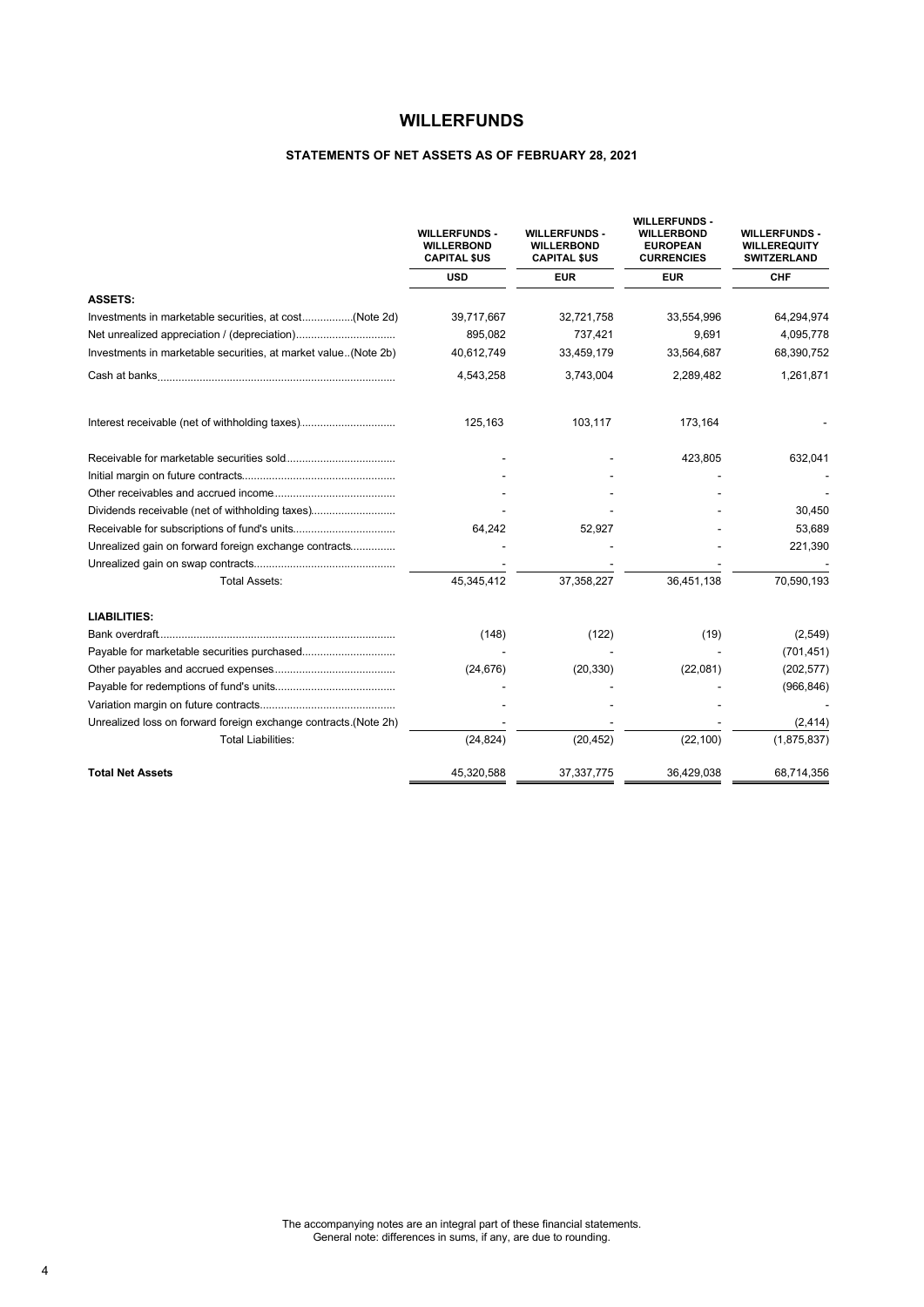### **STATEMENTS OF NET ASSETS AS OF FEBRUARY 28, 2021**

|                                                                 | <b>WILLERFUNDS -</b><br><b>WILLEREQUITY</b><br><b>SWITZERLAND</b> | <b>WILLERFUNDS -</b><br><b>WILLER</b><br><b>ABSOLUTE</b><br><b>RETURN</b> | <b>WILLERFUNDS -</b><br><b>WILLER FLEXIBLE</b><br><b>FINANCIAL BOND</b> | <b>COMBINED</b><br><b>STATEMENT OF</b><br><b>NET ASSETS</b> |
|-----------------------------------------------------------------|-------------------------------------------------------------------|---------------------------------------------------------------------------|-------------------------------------------------------------------------|-------------------------------------------------------------|
|                                                                 | <b>EUR</b>                                                        | <b>EUR</b>                                                                | <b>EUR</b>                                                              | <b>EUR</b>                                                  |
| <b>ASSETS:</b>                                                  |                                                                   |                                                                           |                                                                         |                                                             |
|                                                                 | 58,511,126                                                        | 18,449,750                                                                | 93.664.308                                                              | 236,901,940                                                 |
|                                                                 | 3,727,330                                                         | 1,798,694                                                                 | (371, 915)                                                              | 5,901,220                                                   |
| Investments in marketable securities, at market value(Note 2b)  | 62,238,456                                                        | 20,248,444                                                                | 93,292,393                                                              | 242,803,160                                                 |
|                                                                 | 1,148,355                                                         | 942,731                                                                   | 9,113,910                                                               | 17,237,482                                                  |
| Interest receivable (net of withholding taxes)                  |                                                                   |                                                                           | 2,668,229                                                               | 2,944,509                                                   |
|                                                                 | 575,184                                                           |                                                                           | 3,119,605                                                               | 4,118,595                                                   |
|                                                                 |                                                                   |                                                                           | 68,059                                                                  | 68,059                                                      |
|                                                                 |                                                                   |                                                                           | 1,641,803                                                               | 1,641,803                                                   |
| Dividends receivable (net of withholding taxes)                 | 27,710                                                            |                                                                           |                                                                         | 27,710                                                      |
|                                                                 | 48,860                                                            |                                                                           | 430,510                                                                 | 532,296                                                     |
| Unrealized gain on forward foreign exchange contracts           | 201,474                                                           | 72                                                                        | 107,575                                                                 | 309,122                                                     |
|                                                                 |                                                                   |                                                                           | 32.090                                                                  | 32,090                                                      |
| <b>Total Assets:</b>                                            | 64,240,040                                                        | 21,191,247                                                                | 110,474,174                                                             | 269,714,825                                                 |
| <b>LIABILITIES:</b>                                             |                                                                   |                                                                           |                                                                         |                                                             |
|                                                                 | (2,319)                                                           | (47)                                                                      |                                                                         | (2,507)                                                     |
|                                                                 | (638, 349)                                                        |                                                                           | (6,814,568)                                                             | (7,452,917)                                                 |
|                                                                 | (184, 354)                                                        | (21, 835)                                                                 | (79, 478)                                                               | (328,079)                                                   |
|                                                                 | (879, 871)                                                        |                                                                           |                                                                         | (879, 870)                                                  |
|                                                                 |                                                                   |                                                                           | (7, 376)                                                                | (7, 376)                                                    |
| Unrealized loss on forward foreign exchange contracts.(Note 2h) | (2, 197)                                                          | (665)                                                                     |                                                                         | (2,862)                                                     |
| <b>Total Liabilities:</b>                                       | (1,707,090)                                                       | (22, 547)                                                                 | (6,901,422)                                                             | (8,673,611)                                                 |
| <b>Total Net Assets</b>                                         | 62,532,950                                                        | 21,168,700                                                                | 103,572,752                                                             | 261,041,214                                                 |

banco ao

Padraic O'Connor Chairman

Roberto Mei Managing Director

The accompanying notes are an integral part of these financial statements. General note: differences in sums, if any, are due to rounding.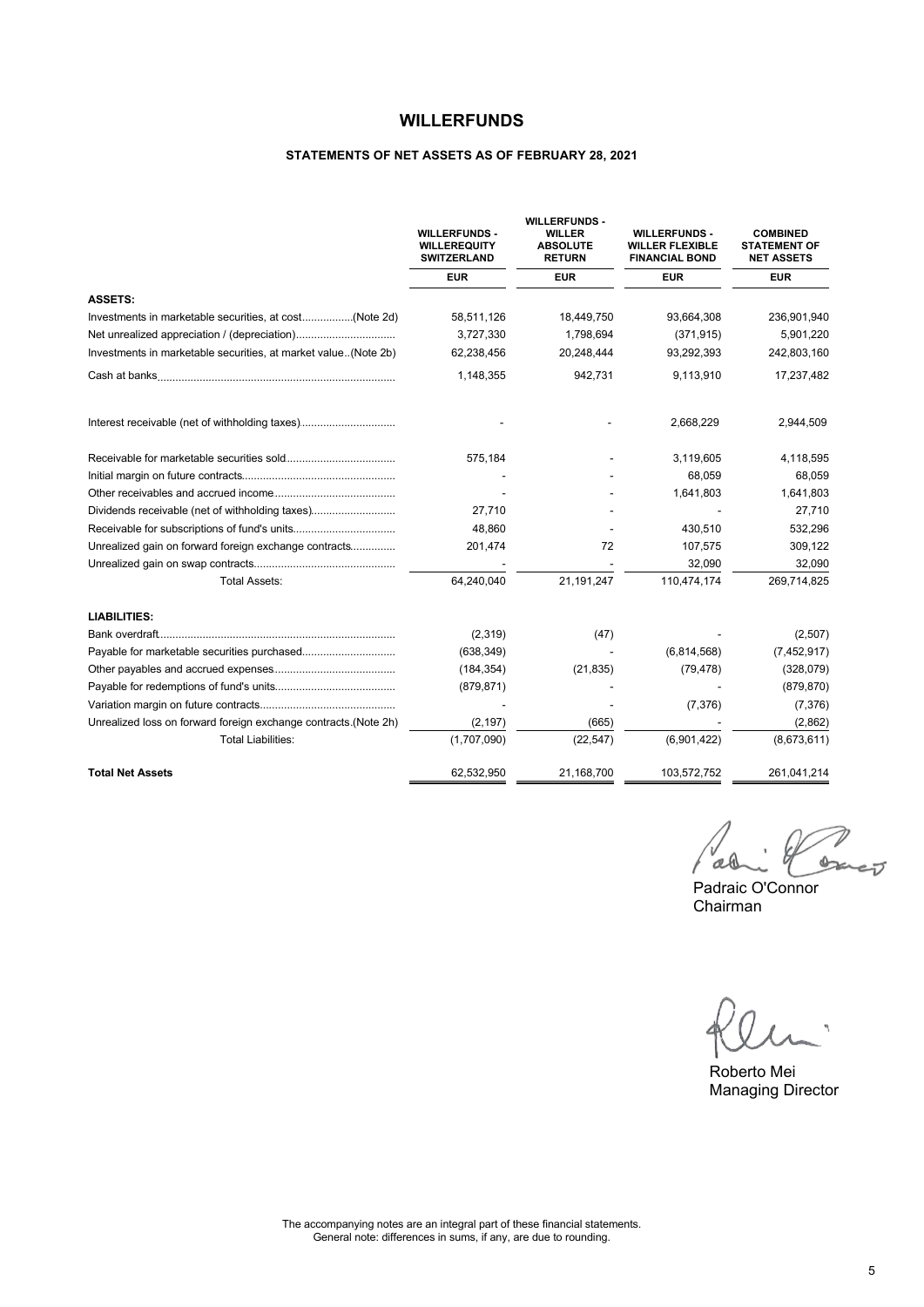### **STATEMENTS OF OPERATIONS AND CHANGES IN NET ASSETS AS OF FEBRUARY 28, 2021 (In sub-fund currency)**

|                                                               | <b>WILLERFUNDS -</b><br><b>WILLERBOND</b><br><b>CAPITAL \$US</b> | <b>WILLERFUNDS -</b><br><b>WILLERBOND</b><br><b>EUROPEAN</b><br><b>CURRENCIES</b> | <b>WILLERFUNDS -</b><br><b>WILLEREQUITY</b><br><b>SWITZERLAND</b> | <b>WILLERFUNDS -</b><br><b>WILLER ABSOLUTE</b><br><b>RETURN</b> |
|---------------------------------------------------------------|------------------------------------------------------------------|-----------------------------------------------------------------------------------|-------------------------------------------------------------------|-----------------------------------------------------------------|
|                                                               | 32,759,687                                                       | 37,893,265                                                                        | 24,102,958                                                        | 21,069,979                                                      |
|                                                               |                                                                  |                                                                                   |                                                                   |                                                                 |
| <b>INCOME:</b>                                                |                                                                  |                                                                                   |                                                                   |                                                                 |
|                                                               |                                                                  | 144                                                                               | 118,236                                                           |                                                                 |
| Interest                                                      |                                                                  |                                                                                   |                                                                   |                                                                 |
|                                                               | 222,301                                                          | 212,061                                                                           |                                                                   |                                                                 |
|                                                               | 32                                                               | 1                                                                                 | 6,924                                                             |                                                                 |
|                                                               |                                                                  |                                                                                   |                                                                   |                                                                 |
|                                                               |                                                                  |                                                                                   |                                                                   | 2,703                                                           |
| Total income:                                                 | 222,333                                                          | 212,206                                                                           | 125,160                                                           | 2,703                                                           |
| <b>EXPENSES:</b>                                              |                                                                  |                                                                                   |                                                                   |                                                                 |
|                                                               | (93, 103)                                                        | (100, 085)                                                                        | (347, 250)                                                        | (134, 990)                                                      |
|                                                               | (7,589)                                                          | (8, 122)                                                                          | (12, 384)                                                         | (4,630)                                                         |
|                                                               | (8,983)                                                          | (8,720)                                                                           | (17, 169)                                                         | (2,723)                                                         |
|                                                               | (222)                                                            | (292)                                                                             | (3,014)                                                           |                                                                 |
|                                                               | (22, 768)                                                        | (24, 367)                                                                         | (37, 153)                                                         | (13, 891)                                                       |
|                                                               |                                                                  |                                                                                   | (125, 290)                                                        |                                                                 |
|                                                               | (4,828)                                                          | (5,500)                                                                           | (6,769)                                                           | (3, 103)                                                        |
|                                                               | (21, 374)                                                        | (24, 188)                                                                         | (28, 170)                                                         | (13, 509)                                                       |
|                                                               | (26)                                                             | (3, 131)                                                                          | (586)                                                             | (4,733)                                                         |
|                                                               | (2,003)                                                          | (2,041)                                                                           | (3,641)                                                           | (1,205)                                                         |
| Total expenses:                                               | (160, 896)                                                       | (176, 446)                                                                        | (581, 426)                                                        | (178, 784)                                                      |
| Net investment income / (loss)                                | 61,437                                                           | 35,760                                                                            | (456, 266)                                                        | (176,081)                                                       |
| Net realized gains / (losses)                                 |                                                                  |                                                                                   |                                                                   |                                                                 |
|                                                               |                                                                  |                                                                                   |                                                                   |                                                                 |
|                                                               | (129)                                                            | (1)                                                                               | 30,057                                                            | 910                                                             |
|                                                               | 81                                                               |                                                                                   | 257,492                                                           | (6,699)                                                         |
|                                                               |                                                                  |                                                                                   |                                                                   |                                                                 |
|                                                               | 110,916                                                          | (47, 806)                                                                         | 1,086,553                                                         | (290, 024)                                                      |
|                                                               | 172,305                                                          | (12,047)                                                                          | 917,836                                                           | (471, 894)                                                      |
| Net change in unrealized appreciation / (depreciation)        |                                                                  |                                                                                   |                                                                   |                                                                 |
| - on foreign exchange and forward foreign exchange contracts  | (98)                                                             | (19)                                                                              | 216,427                                                           | 2,066                                                           |
|                                                               |                                                                  |                                                                                   |                                                                   |                                                                 |
|                                                               | (451, 613)                                                       | 64,006                                                                            | 3,351,219                                                         | 912,014                                                         |
| Increase / (decrease) in net assets as result from operations | (279, 406)                                                       | 51,940                                                                            | 4,485,482                                                         | 442,186                                                         |
|                                                               | 15,516,313                                                       | 2,978,596                                                                         | 48,214,333                                                        | 1,424,787                                                       |
|                                                               | (2,676,005)                                                      | (4,494,763)                                                                       | (8,088,416)                                                       | (1,768,253)                                                     |
|                                                               | 45,320,588                                                       | 36,429,038                                                                        | 68,714,356                                                        | 21,168,700                                                      |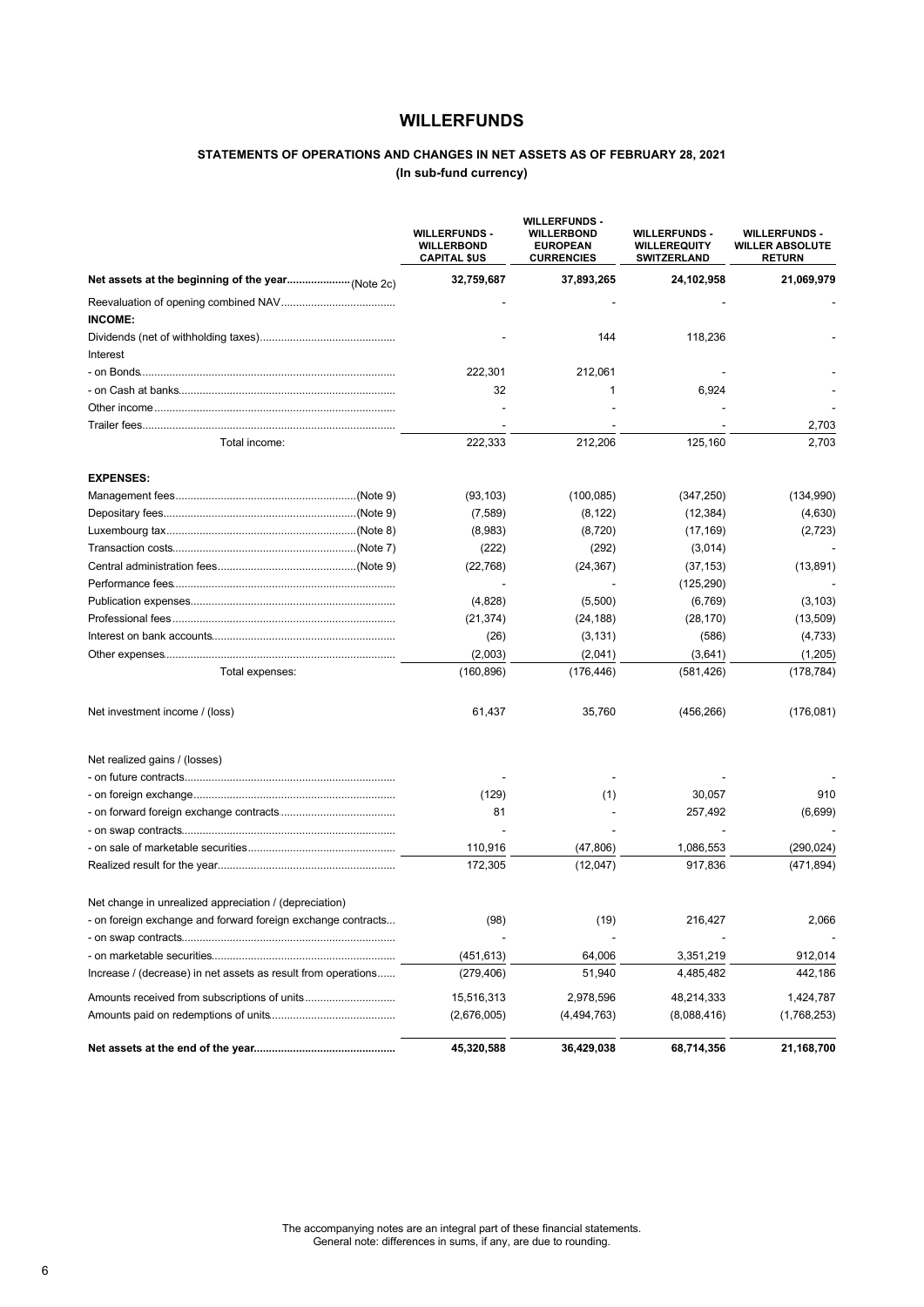### **STATEMENTS OF OPERATIONS AND CHANGES IN NET ASSETS AS OF FEBRUARY 28, 2021 (In sub-fund currency)**

|                                                               | <b>WILLERFUNDS -</b><br><b>WILLER FLEXIBLE</b><br><b>FINANCIAL BOND</b> | <b>COMBINED STATEMENT OF</b><br><b>OPERATIONS AND CHANGES</b><br>IN NET ASSETS |
|---------------------------------------------------------------|-------------------------------------------------------------------------|--------------------------------------------------------------------------------|
|                                                               |                                                                         | 108,737,228                                                                    |
|                                                               |                                                                         | (849, 917)                                                                     |
| INCOME:                                                       |                                                                         |                                                                                |
|                                                               |                                                                         | 107,743                                                                        |
| Interest                                                      |                                                                         |                                                                                |
|                                                               | 401,726                                                                 | 796,933                                                                        |
|                                                               |                                                                         | 6,328                                                                          |
|                                                               | 86                                                                      | 86                                                                             |
|                                                               |                                                                         | 2,703                                                                          |
| Total income:                                                 | 401,812                                                                 | 913,793                                                                        |
| <b>EXPENSES:</b>                                              |                                                                         |                                                                                |
|                                                               | (120, 375)                                                              | (748, 164)                                                                     |
|                                                               | (10,600)                                                                | (40, 875)                                                                      |
|                                                               | (20, 264)                                                               | (54, 732)                                                                      |
|                                                               | (1,258)                                                                 | (4, 476)                                                                       |
|                                                               | (31, 694)                                                               | (122, 519)                                                                     |
|                                                               |                                                                         | (114, 019)                                                                     |
|                                                               | (8,067)                                                                 | (26, 808)                                                                      |
|                                                               | (6, 837)                                                                | (87, 779)                                                                      |
|                                                               | (67, 492)                                                               | (75, 911)                                                                      |
|                                                               | (118, 710)                                                              | (126, 921)                                                                     |
| Total expenses:                                               | (385, 297)                                                              | (1,402,204)                                                                    |
| Net investment income / (loss)                                | 16,515                                                                  | (488, 411)                                                                     |
| Net realized gains / (losses)                                 |                                                                         |                                                                                |
|                                                               | 150,946                                                                 | 150,946                                                                        |
|                                                               | (54,070)                                                                | (25, 914)                                                                      |
|                                                               | (415, 362)                                                              | (187, 666)                                                                     |
|                                                               | (38, 685)                                                               | (38, 685)                                                                      |
|                                                               | 133,057                                                                 | 875,415                                                                        |
|                                                               | (207, 598)                                                              | 285,685                                                                        |
| Net change in unrealized appreciation / (depreciation)        |                                                                         |                                                                                |
| - on foreign exchange and forward foreign exchange contracts  | 109.286                                                                 | 308,210                                                                        |
|                                                               | 32,090                                                                  | 32,090                                                                         |
|                                                               | (371, 916)                                                              | 3,281,788                                                                      |
| Increase / (decrease) in net assets as result from operations | (438, 138)                                                              | 3,907,773                                                                      |
|                                                               | 104, 165, 485                                                           | 165,229,189                                                                    |
|                                                               | (154, 595)                                                              | (15,983,059)                                                                   |
|                                                               | 103,572,752                                                             | 261,041,214                                                                    |

The accompanying notes are an integral part of these financial statements. General note: differences in sums, if any, are due to rounding.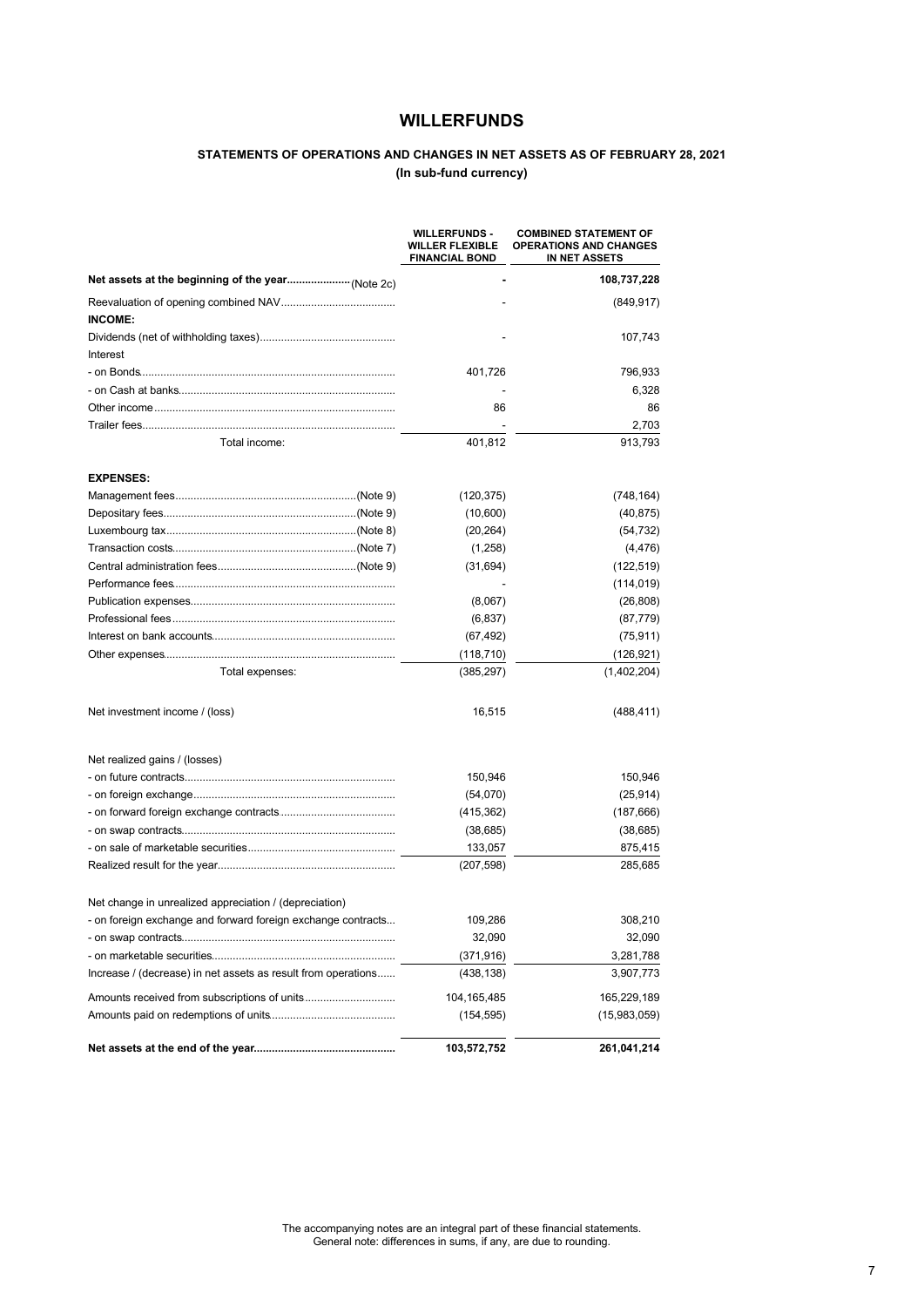### **INFORMATION ON NET ASSETS EVOLUTION**

| Sub-fund name<br>Class                                 | <b>Total Net Assets</b><br>(Currency-EUR)<br>Net Asset Value<br>per unit<br><b>AUGUST 31, 2019</b> | <b>Total Net Assets</b><br>(Currency-EUR)<br>Net Asset Value<br>per unit<br><b>AUGUST 31, 2020</b> | <b>Total Net Assets</b><br>(Currency-EUR)<br>Net Asset Value<br>per unit<br><b>FEBRUARY 28, 2021</b> | <b>Number of units</b><br>outstanding<br><b>FEBRUARY 28, 2021</b> |
|--------------------------------------------------------|----------------------------------------------------------------------------------------------------|----------------------------------------------------------------------------------------------------|------------------------------------------------------------------------------------------------------|-------------------------------------------------------------------|
| WILLERFUNDS - WILLERBOND CAPITAL \$US                  | 15,548,587                                                                                         | 32,759,687                                                                                         | 45,320,588                                                                                           |                                                                   |
| P USD                                                  | 31.560                                                                                             | 33.907                                                                                             | 33.694                                                                                               | 1,345,071.498                                                     |
| WILLERFUNDS - WILLERBOND EUROPEAN<br><b>CURRENCIES</b> | 30,858,999                                                                                         | 37,893,265                                                                                         | 36,429,038                                                                                           |                                                                   |
| P EUR                                                  | 27.770                                                                                             | 27.783                                                                                             | 27.815                                                                                               | 1,309,713.675                                                     |
| WILLERFUNDS - WILLEREQUITY SWITZERLAND                 | 10,243,984                                                                                         | 24,102,958                                                                                         | 68,714,356                                                                                           |                                                                   |
| P CHF                                                  | 110.250                                                                                            | 130.815                                                                                            | 141.778                                                                                              | 8,550.000                                                         |
| <b>I EUR</b>                                           |                                                                                                    |                                                                                                    | 181.109                                                                                              | 109,310.906                                                       |
| I EUR Hedged                                           | 139.650                                                                                            |                                                                                                    |                                                                                                      |                                                                   |
| I CHF                                                  | 111.000                                                                                            | 132.348                                                                                            | 143.612                                                                                              | 318.552.470                                                       |
| WILLERFUNDS - WILLER ABSOLUTE RETURN                   | 14,068,667                                                                                         | 21.069.979                                                                                         | 21,168,700                                                                                           |                                                                   |
| <b>I EUR</b>                                           | 9.040                                                                                              | 8.962                                                                                              | 9.156                                                                                                | 2,221,967.361                                                     |
| <b>PEUR</b>                                            | 89.360                                                                                             | 88.412                                                                                             | 90.306                                                                                               | 5,625.000                                                         |
| I CHF                                                  | 94.240                                                                                             | 92.707                                                                                             | 94.576                                                                                               | 798.000                                                           |
| I USD                                                  | 90.780                                                                                             | 93.180                                                                                             | 95.572                                                                                               | 3.154.085                                                         |
| WILLERFUNDS - WILLER FLEXIBLE FINANCIAL<br><b>BOND</b> |                                                                                                    |                                                                                                    | 103,572,752                                                                                          |                                                                   |
| P                                                      |                                                                                                    |                                                                                                    | 9.957                                                                                                | 7,016,709.808                                                     |
| P <sub>1</sub>                                         |                                                                                                    |                                                                                                    | 9.959                                                                                                | 552,306.870                                                       |
| S                                                      |                                                                                                    |                                                                                                    | 9.957                                                                                                | 2,750,703.370                                                     |
| S <sub>1</sub>                                         |                                                                                                    |                                                                                                    | 9.958                                                                                                | 82,465.462                                                        |

The accompanying notes are an integral part of these financial statements. General note: differences in sums, if any, are due to rounding.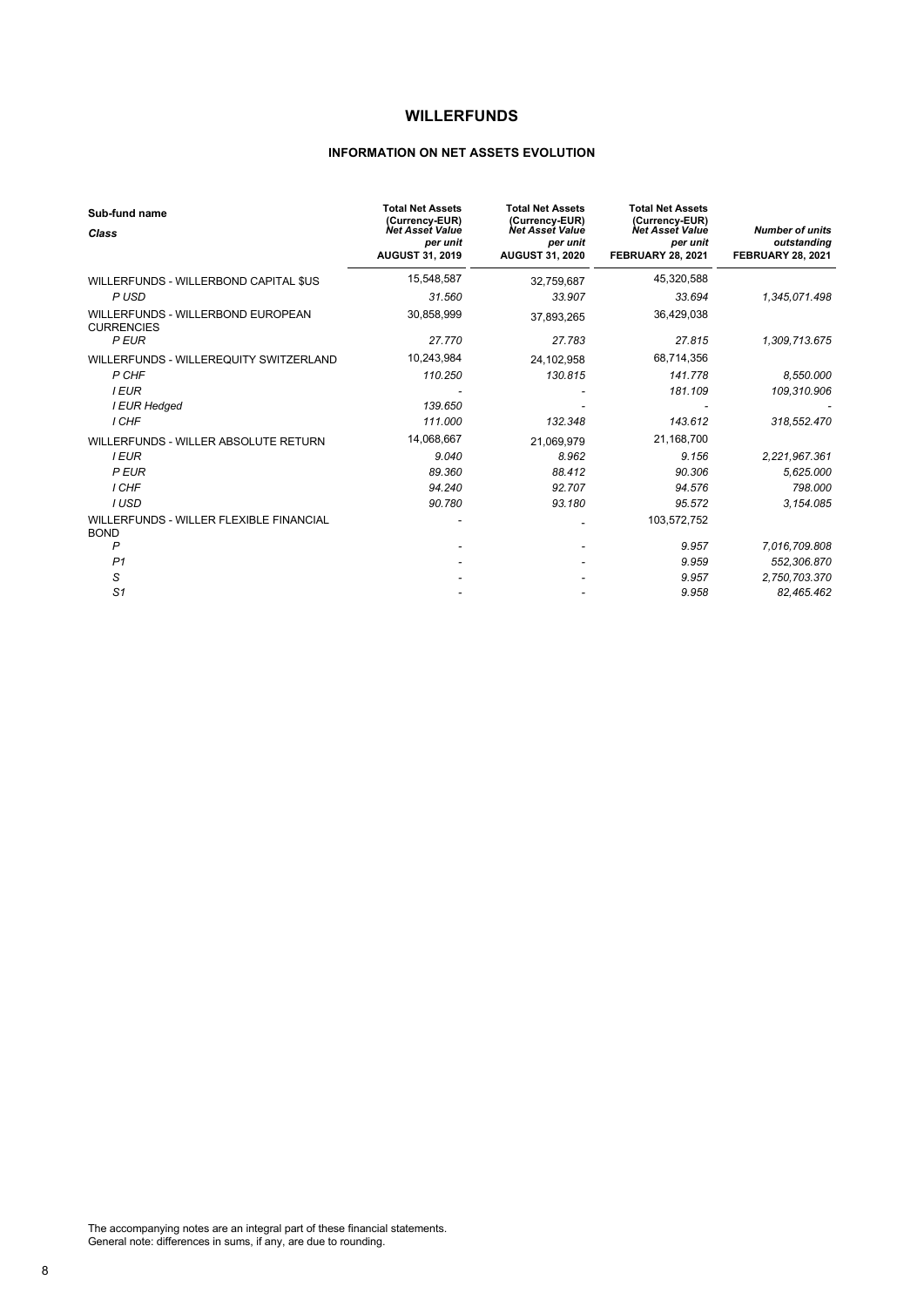### **WILLERFUNDS - WILLERBOND CAPITAL \$US**

Statement of Investment Portfolio and Other Net Assets FEBRUARY 28, 2021

| Country                                   | Currency   | Notional or number<br>of units / shares<br>owned |                                                                                                                                         | <b>Market Value</b><br><b>USD</b> | % of Net<br>Assets |
|-------------------------------------------|------------|--------------------------------------------------|-----------------------------------------------------------------------------------------------------------------------------------------|-----------------------------------|--------------------|
|                                           |            |                                                  |                                                                                                                                         |                                   |                    |
|                                           |            |                                                  | TRANSFERABLE SECURITIES AND MONEY MARKET INSTRUMENTS ADMITTED TO AN OFFICIAL<br>EXCHANGE LISTING OR DEALT IN ON OTHER REGULATED MARKETS | 40,612,749                        | 89.61              |
| BONDS AND ASSIMILATED STRUCTURED PRODUCTS |            |                                                  |                                                                                                                                         | 40,612,749                        | 89.61              |
| <b>BELGIUM</b>                            | <b>USD</b> | 275,000                                          | ANHEUSER-BUSCH INBEV WORLDWIDE INC 4.15% 01/23/2025                                                                                     | 307,282                           | 0.68               |
| <b>CANADA</b>                             | USD        | 1,000,000                                        | ROYAL BANK OF CANADA 0.50% 26/10/2023                                                                                                   | 1,003,580                         | 2.21               |
| <b>CHINA</b>                              | <b>USD</b> | 200.000                                          | CNRC CAPITALE LTD 3.90% VAR PERP                                                                                                        | 202,962                           | 0.45               |
| <b>FRANCE</b>                             | USD        | 300,000                                          | BANQUE FEDERATIVE DU CREDIT MUTUEL SA 3.75%<br>07/20/2023                                                                               | 323.452                           | 0.71               |
| <b>GREAT BRITAIN</b>                      | <b>USD</b> | 300,000                                          | HSBC HOLDINGS PLC 3.60% 05/25/2023                                                                                                      | 320,928                           | 0.71               |
| <b>GREAT BRITAIN</b>                      | <b>USD</b> | 250,000                                          | NATWEST GROUP PLC 6.10% 06/10/2023                                                                                                      | 277,977                           | 0.61               |
| <b>GREAT BRITAIN</b>                      | <b>USD</b> | 300,000                                          | SANTANDER UK GROUP HOLDINGS PLC 3.373% VAR                                                                                              | 315,015                           | 0.70               |
| <b>JAPAN</b>                              | <b>USD</b> | 500,000                                          | 01/05/2024<br>CENTRAL NIPPON EXPRESSWAY CO LTD 2.362% 05/28/2021                                                                        | 502,424                           | 1.11               |
| <b>JAPAN</b>                              | <b>USD</b> | 400,000                                          | DEVELOPMENT BANK OF JAPAN INC 1.625% 09/01/2021                                                                                         | 402.702                           | 0.89               |
| QATAR                                     | <b>USD</b> | 500,000                                          | <b>QATAR GOVERNMENT INTERNATIONAL BOND 2.375%</b>                                                                                       | 502,679                           | 1.11               |
| SAUDI ARABIA                              | <b>USD</b> | 500,000                                          | 06/02/2021<br>SAUDI ARABIAN OIL CO 1.625% 24/11/2025                                                                                    | 506,516                           | 1.12               |
| UNITED STATES                             | USD        | 250,000                                          | AMGEN INC 2.25% 08/19/2023                                                                                                              | 260,533                           | 0.57               |
| UNITED STATES                             | USD        | 500,000                                          | APPLE INC 0.70% 08/02/2026                                                                                                              | 494,563                           | 1.09               |
| UNITED STATES                             | <b>USD</b> | 300,000                                          | APPLE INC 1.125% 05/11/2025                                                                                                             | 303,666                           | 0.67               |
| UNITED STATES                             | <b>USD</b> | 500,000                                          | AT&T INC 1.65% 01/02/2028                                                                                                               | 492,485                           | 1.09               |
| UNITED STATES                             | <b>USD</b> | 300,000                                          | BANK OF AMERICA CORP 3.458% VAR 3/15/2025                                                                                               | 324,077                           | 0.72               |
| UNITED STATES                             | <b>USD</b> | 500,000                                          | BRISTOL-MYERS SQUIBB CO 1.45% 13/11/2030                                                                                                | 481,438                           | 1.06               |
| UNITED STATES                             | <b>USD</b> | 250,000                                          | CITIGROUP INC 3.50% 05/15/2023                                                                                                          | 266,059                           | 0.59               |
| UNITED STATES                             | <b>USD</b> | 250,000                                          | COMCAST CORP 3.70% 04/15/2024                                                                                                           | 274,265                           | 0.61               |
| UNITED STATES                             | <b>USD</b> | 300,000                                          | GOLDMAN SACHS GROUP INC/THE 0.72975% VAR 04/08/2022                                                                                     | 299,487                           | 0.66               |
| UNITED STATES                             | USD        | 500,000                                          | INTERNATIONAL BANK FOR RECONSTRUCTION &                                                                                                 | 499,163                           | 1.10               |
| UNITED STATES                             | <b>USD</b> | 500,000                                          | DEVELOPMENT 0.25% 24/11/2023<br>INTERNATIONAL DEVELOPMENT ASSOCIATION 1.00%<br>03/12/2030                                               | 476,159                           | 1.05               |
| UNITED STATES                             | <b>USD</b> | 250,000                                          | JPMORGAN CHASE & CO 2.70% 05/18/2023                                                                                                    | 262,061                           | 0.58               |
| UNITED STATES                             | USD        | 350,000                                          | MARS INC 2.70% 04/01/2025                                                                                                               | 373,702                           | 0.82               |
| UNITED STATES                             | USD        | 250,000                                          | MERCK & CO INC 2.90% 03/7/2024                                                                                                          | 267,844                           | 0.59               |
| <b>UNITED STATES</b>                      | <b>USD</b> | 250,000                                          | MORGAN STANLEY 4.10% 05/22/2023                                                                                                         | 269,275                           | 0.59               |
| UNITED STATES                             | <b>USD</b> | 300,000                                          | PEPSICO INC 2.75% 04/30/2025                                                                                                            | 322,385                           | 0.71               |
| UNITED STATES                             | <b>USD</b> | 250,000                                          | PHILIP MORRIS INTERNATIONAL INC 2.875% 05/01/2024                                                                                       | 267,233                           | 0.59               |
| UNITED STATES                             | USD        | 250,000                                          | SCHLUMBERGER HOLDINGS CORP 3.75% 05/01/2024                                                                                             | 271,225                           | 0.60               |
| <b>UNITED STATES</b>                      | <b>USD</b> | 1,000,000                                        | UNITED STATES TREASURY INFLATION INDEXED BONDS                                                                                          | 1,182,236                         | 2.61               |
| UNITED STATES                             | <b>USD</b> | 1,000,000                                        | 0.125% 01/15/2023<br>UNITED STATES TREASURY INFLATION INDEXED BONDS<br>0.125% 04/15/2025                                                | 1,091,756                         | 2.41               |
| UNITED STATES                             | <b>USD</b> | 1,000,000                                        | UNITED STATES TREASURY INFLATION INDEXED BONDS                                                                                          | 1,178,495                         | 2.60               |
| UNITED STATES                             | <b>USD</b> | 500,000                                          | 0.125% 07/15/2022<br>UNITED STATES TREASURY INFLATION INDEXED BONDS                                                                     | 592,961                           | 1.31               |
| UNITED STATES                             | <b>USD</b> | 4,000,000                                        | 0.125% 07/15/2024<br>UNITED STATES TREASURY NOTE/BOND 0.125% 31/12/2022                                                                 | 3,999,921                         | 8.82               |
| UNITED STATES                             | <b>USD</b> | 1,000,000                                        | UNITED STATES TREASURY NOTE/BOND 0.25% 30/09/2025                                                                                       | 982,539                           | 2.17               |
| UNITED STATES                             | <b>USD</b> | 2,000,000                                        | UNITED STATES TREASURY NOTE/BOND 0.375% 04/30/2025                                                                                      | 1,986,016                         | 4.38               |
| UNITED STATES                             | <b>USD</b> | 2,500,000                                        | UNITED STATES TREASURY NOTE/BOND 0.50% 31/10/2027                                                                                       | 2,410,156                         | 5.32               |

Similar issues with same maturities have not been combined when issuance date differs. The accompanying notes are an integral part of these financial statements.

General note: differences in sums, if any, are due to rounding.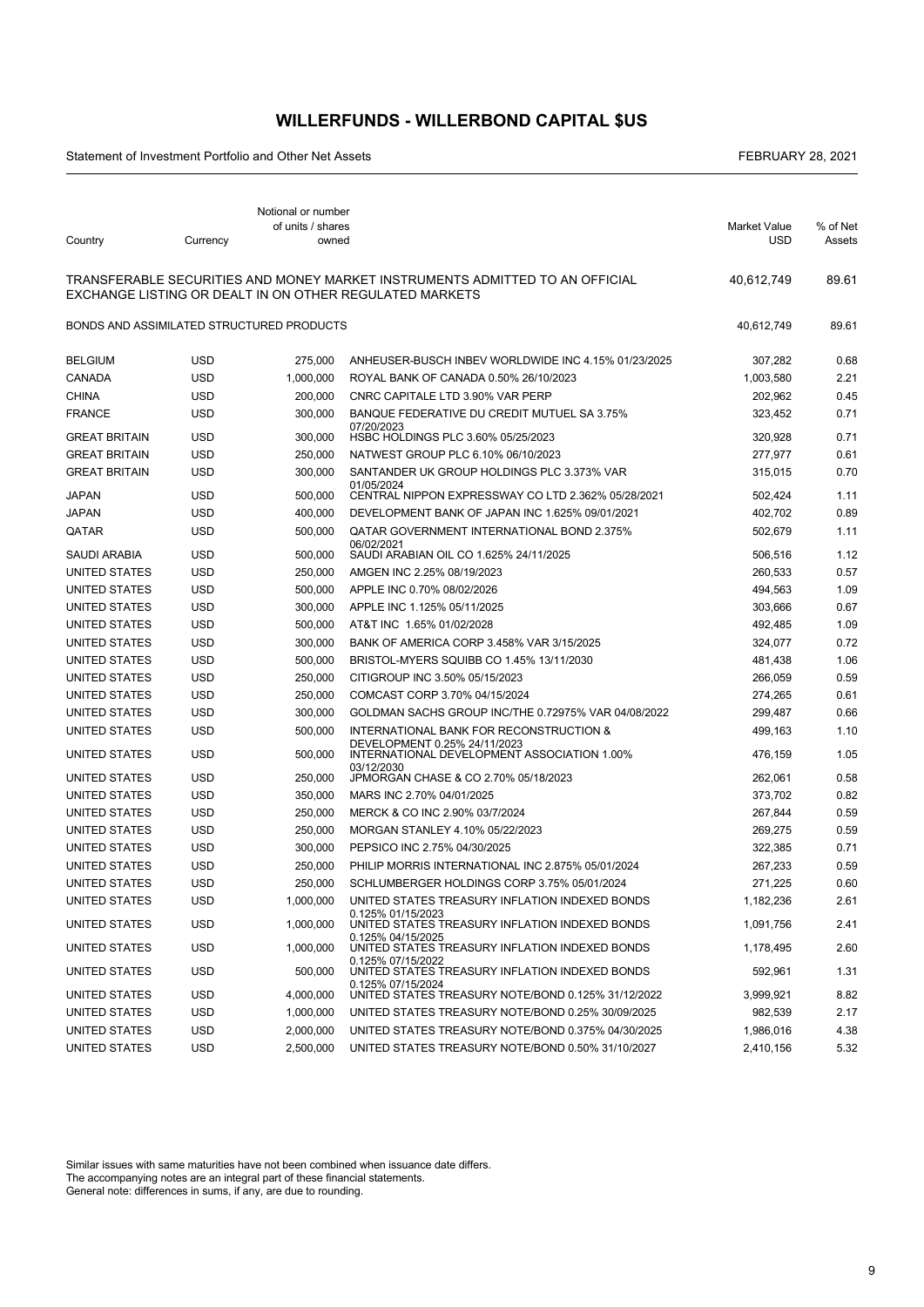### **WILLERFUNDS - WILLERBOND CAPITAL \$US**

Statement of Investment Portfolio and Other Net Assets (continued) and the continued continued and continued and the continued of the continued of the continued of the continued of the continued of the continued of the con

- -

|               |            | Notional or number<br>of units / shares |                                                    | Market Value | % of Net |
|---------------|------------|-----------------------------------------|----------------------------------------------------|--------------|----------|
| Country       | Currency   | owned                                   |                                                    | <b>USD</b>   | Assets   |
| UNITED STATES | <b>USD</b> | 2,000,000                               | UNITED STATES TREASURY NOTE/BOND 1.125% 02/28/2021 | 2,000,000    | 4.41     |
| UNITED STATES | <b>USD</b> | 2,000,000                               | UNITED STATES TREASURY NOTE/BOND 1.50% 03/31/2023  | 2,056,406    | 4.54     |
| UNITED STATES | <b>USD</b> | 2,000,000                               | UNITED STATES TREASURY NOTE/BOND 1.50% 08/15/2026  | 2,073,203    | 4.57     |
| UNITED STATES | <b>USD</b> | 3.000.000                               | UNITED STATES TREASURY NOTE/BOND 1.50% 11/30/2024  | 3,117,188    | 6.88     |
| UNITED STATES | <b>USD</b> | 3,000,000                               | UNITED STATES TREASURY NOTE/BOND 1.625% 02/15/2026 | 3,135,234    | 6.92     |
| UNITED STATES | <b>USD</b> | 3,000,000                               | UNITED STATES TREASURY NOTE/BOND 2.00% 05/31/2024  | 3,161,836    | 6.98     |
| UNITED STATES | <b>USD</b> | 250,000                                 | VERIZON COMMUNICATIONS INC 3.376% 02/15/2025       | 273,173      | 0.60     |
| UNITED STATES | <b>USD</b> | 500.000                                 | 7-ELEVEN INC 0.80% 10/02/2024                      | 500,492      | 1.10     |
|               |            |                                         |                                                    |              |          |
|               |            |                                         | <b>TOTAL INVESTMENTS</b>                           | 40,612,749   | 89.61    |
|               |            |                                         | <b>NET CASH AT BANKS</b>                           | 4,543,109    | 10.02    |
|               |            |                                         | OTHER NET ASSETS                                   | 164,730      | 0.37     |
|               |            |                                         | <b>TOTAL NET ASSETS</b>                            | 45,320,588   | 100.00   |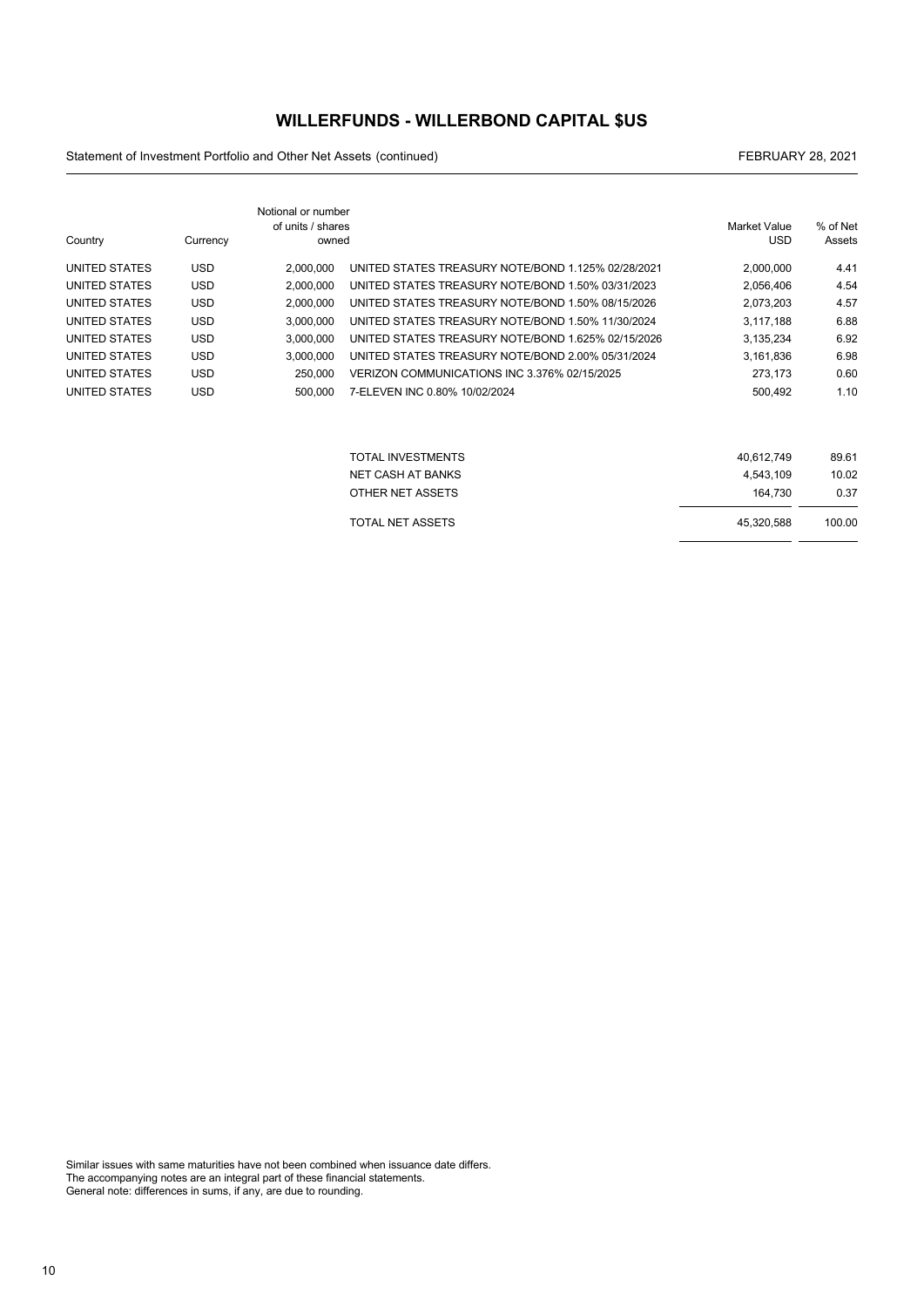### **WILLERFUNDS - WILLERBOND EUROPEAN CURRENCIES**

Statement of Investment Portfolio and Other Net Assets FEBRUARY 28, 2021

|                                           |            | Notional or number<br>of units / shares |                                                                                                                                         | <b>Market Value</b> | % of Net |
|-------------------------------------------|------------|-----------------------------------------|-----------------------------------------------------------------------------------------------------------------------------------------|---------------------|----------|
| Country                                   | Currency   | owned                                   |                                                                                                                                         | <b>EUR</b>          | Assets   |
|                                           |            |                                         | TRANSFERABLE SECURITIES AND MONEY MARKET INSTRUMENTS ADMITTED TO AN OFFICIAL<br>EXCHANGE LISTING OR DEALT IN ON OTHER REGULATED MARKETS | 33,141,587          | 90.98    |
| BONDS AND ASSIMILATED STRUCTURED PRODUCTS |            |                                         |                                                                                                                                         | 33,141,587          | 90.98    |
| <b>AUSTRIA</b>                            | <b>EUR</b> | 400,000                                 | OMV AG 0.75% 04/12/2023                                                                                                                 | 409,653             | 1.12     |
| <b>DENMARK</b>                            | <b>EUR</b> | 400,000                                 | JYSKE BANK A/S FRN 15/10/2025                                                                                                           | 403,334             | 1.11     |
| <b>FRANCE</b>                             | <b>EUR</b> | 400,000                                 | DANONE SA PERP FRN                                                                                                                      | 408,990             | 1.12     |
| <b>FRANCE</b>                             | <b>EUR</b> | 300,000                                 | ENGIE SA 1.375% 27/03/2025                                                                                                              | 316,216             | 0.87     |
| <b>FRANCE</b>                             | <b>EUR</b> | 2,000,000                               | FRANCE GOVERNMENT BOND OAT 4.25% 25/10/2023                                                                                             | 2,261,593           | 6.22     |
| <b>FRANCE</b>                             | <b>EUR</b> | 400,000                                 | LVMH MOET HENNESSY LOUIS VUITTON SE 0.75% 26/05/2024                                                                                    | 411,342             | 1.13     |
| <b>FRANCE</b>                             | <b>EUR</b> | 300,000                                 | ORBIA ADVANCE CORP SAB DE CV                                                                                                            | 306,506             | 0.84     |
| <b>FRANCE</b>                             | <b>EUR</b> | 300,000                                 | RCI BANQUE SA 0.75% 10/04/2023                                                                                                          | 303,936             | 0.83     |
| <b>FRANCE</b>                             | <b>EUR</b> | 300,000                                 | RTE RESEAU DE TRANSPORT D'ELECTRICITE SADIR 1.625%                                                                                      | 318,063             | 0.87     |
| <b>GERMANY</b>                            | <b>EUR</b> | 400,000                                 | 08/10/2024<br>BMW FINANCE NV 0.625% 06/10/2023                                                                                          | 407,443             | 1.12     |
| <b>GERMANY</b>                            | <b>EUR</b> | 2,200,000                               | BUNDESREPUBLIK DEUTSCHLAND BUNDESANLEIHE 0.50%                                                                                          | 2,352,098           | 6.45     |
| <b>GERMANY</b>                            | <b>EUR</b> | 2,000,000                               | 15/02/2028<br>BUNDESREPUBLIK DEUTSCHLAND BUNDESANLEIHE 1.50%                                                                            | 2,140,644           | 5.88     |
| <b>GERMANY</b>                            | <b>EUR</b> | 400.000                                 | 15/05/2024<br>COMMERZBANK AG 0.50% 13/09/2023                                                                                           | 405.714             | 1.11     |
| <b>GERMANY</b>                            | <b>EUR</b> | 400,000                                 | DAIMLER INTERNATIONAL FINANCE BV 0.625% 27/02/2023                                                                                      | 405,950             | 1.11     |
| <b>GERMANY</b>                            | <b>EUR</b> | 2,000,000                               | DEUTSCHE BUNDESREPUBLIK INFLATION LINKED BOND                                                                                           | 2,239,803           | 6.15     |
| <b>GERMANY</b>                            | <b>EUR</b> | 400,000                                 | 0.10% 15/04/2023<br>DEUTSCHE TELEKOM INTERNATIONAL FINANCE BV 0.625%                                                                    | 406,903             | 1.12     |
| <b>GERMANY</b>                            | <b>EUR</b> | 400,000                                 | 03/04/2023<br>ENBW INTERNATIONAL FINANCE BV 4.875% 16/01/2025                                                                           | 478,330             | 1.31     |
| <b>GERMANY</b>                            | <b>EUR</b> | 400,000                                 | E.ON SE 0.875% 22/05/2024                                                                                                               | 411,465             | 1.13     |
| <b>GERMANY</b>                            | <b>EUR</b> | 400,000                                 | FRESENIUS SE & CO KGAA 1.875% 15/02/2025                                                                                                | 426,368             | 1.17     |
| <b>GERMANY</b>                            | <b>EUR</b> | 400,000                                 | LANXESS AG 1.125% 16/05/2025                                                                                                            | 418,427             | 1.15     |
| <b>GERMANY</b>                            | <b>EUR</b> | 400,000                                 | SIEMENS FINANCIERINGSMAATSCHAPPIJ NV 0.30%<br>28/02/2024                                                                                | 406,357             | 1.12     |
| <b>GERMANY</b>                            | <b>EUR</b> | 400,000                                 | VOLKSWAGEN LEASING GMBH 2.625% 15/01/2024                                                                                               | 428,169             | 1.18     |
| <b>GREAT BRITAIN</b>                      | <b>EUR</b> | 400,000                                 | BP CAPITAL MARKETS PLC 0.83% 19/09/2024                                                                                                 | 410,569             | 1.13     |
| <b>GREAT BRITAIN</b>                      | <b>EUR</b> | 400,000                                 | HSBC HOLDINGS PLC FRN 04/12/2024                                                                                                        | 417,174             | 1.14     |
| <b>GREAT BRITAIN</b>                      | <b>EUR</b> | 400,000                                 | SANTANDER UK GROUP HOLDINGS 1.125% 09/08/2023                                                                                           | 410,944             | 1.13     |
| <b>GREAT BRITAIN</b>                      | <b>EUR</b> | 400,000                                 | STANDARD CHARTERED PLC FRN 03/10/2023                                                                                                   | 405,045             | 1.11     |
| <b>GREAT BRITAIN</b>                      | <b>EUR</b> | 400.000                                 | UNILEVER NV 0.50% 29/04/2024                                                                                                            | 408,867             | 1.12     |
| <b>ITALY</b>                              | <b>EUR</b> | 400,000                                 | FCA BANK SPA/IRELAND 0.125% 16/11/2023                                                                                                  | 400,686             | 1.10     |
| <b>ITALY</b>                              | <b>EUR</b> | 500.000                                 | ITALY BUONI POLIENNALI DEL TESORO 0.95% 15/09/2027                                                                                      | 518,373             | 1.42     |
| ITALY                                     | EUR        | 500,000                                 | 144A<br>ITALY BUONI POLIENNALI DEL TESORO 1.30% 15/05/2028                                                                              | 586,602             | 1.61     |
| <b>ITALY</b>                              | EUR        | 1,500,000                               | 144A<br>ITALY BUONI POLIENNALI DEL TESORO 1.60% 06/01/2026                                                                              | 1,610,942           | 4.42     |
| <b>ITALY</b>                              | EUR        | 2,000,000                               | ITALY BUONI POLIENNALI DEL TESORO 1.75% 01/07/2024                                                                                      | 2,121,975           | 5.83     |
| <b>ITALY</b>                              | <b>EUR</b> | 400,000                                 | SNAM SPA 1.00% 18/09/2023                                                                                                               | 412,200             | 1.13     |
| <b>ITALY</b>                              | <b>EUR</b> | 500,000                                 | UNICREDIT SPA 0.162% 06/30/2023                                                                                                         | 501,743             | 1.38     |
| NETHERLANDS                               | EUR        | 400,000                                 | AEGON BANK NV 0.625% 21/06/2024                                                                                                         | 408,922             | 1.13     |
| NETHERLANDS                               | EUR        | 400,000                                 | ING GROEP NV FRN 01/02/2030                                                                                                             | 387,558             | 1.06     |
| PORTUGAL                                  | EUR        | 400,000                                 | EDP FINANCE BV 1.875% 29/09/2023                                                                                                        | 420,165             | 1.15     |
| <b>SPAIN</b>                              | <b>EUR</b> | 300,000                                 | <b>IBERDROLA INTERNATIONAL BV PERP FRN</b>                                                                                              | 306,942             | 0.84     |

Similar issues with same maturities have not been combined when issuance date differs. The accompanying notes are an integral part of these financial statements.

General note: differences in sums, if any, are due to rounding.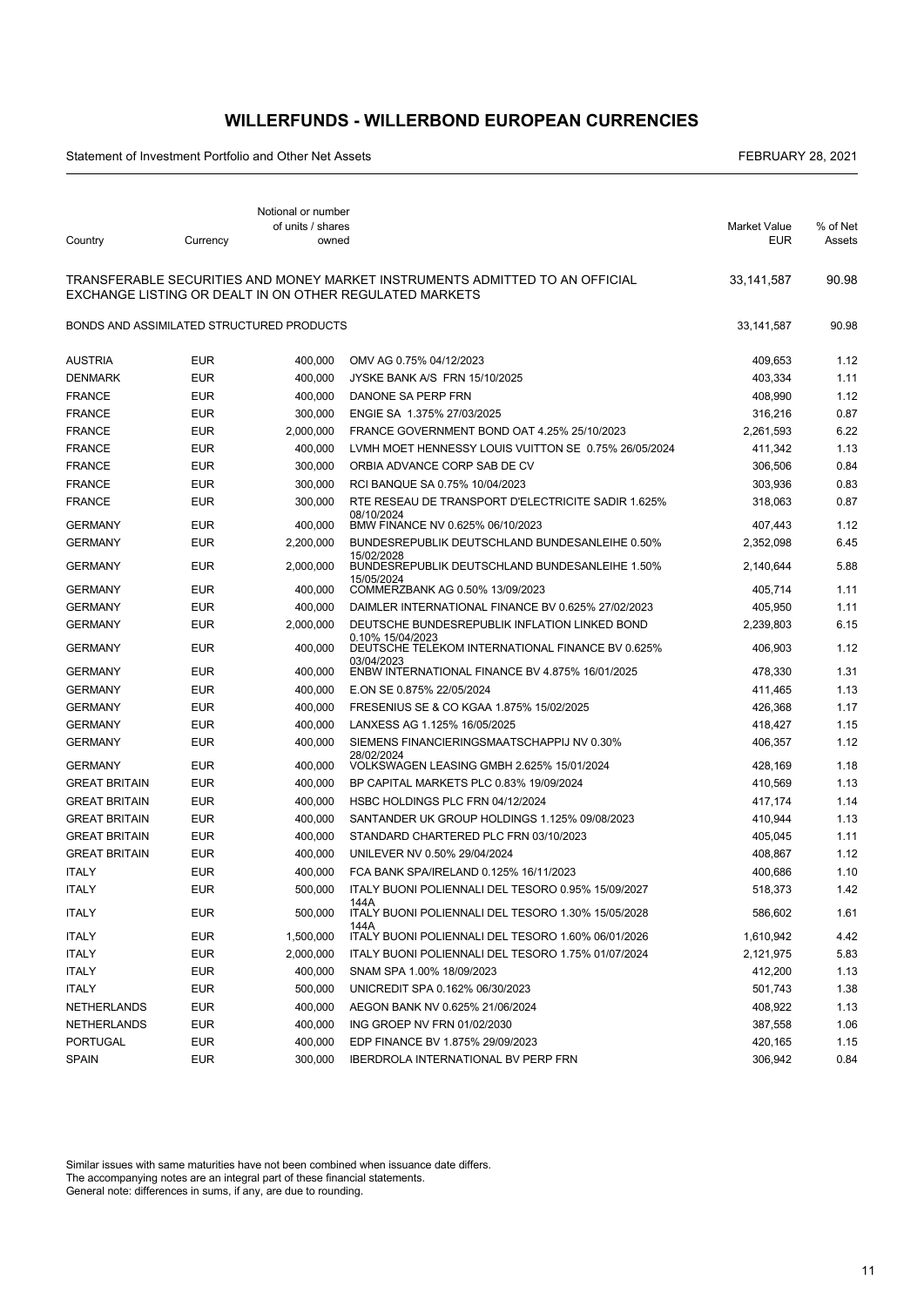### **WILLERFUNDS - WILLERBOND EUROPEAN CURRENCIES**

Statement of Investment Portfolio and Other Net Assets (continued) and the continued continued and continued and the continued of the continued of the continued of the continued of the continued of the continued of the con

| Country                 | Currency   | Notional or number<br>of units / shares<br>owned |                                                     | <b>Market Value</b><br><b>EUR</b> | % of Net<br>Assets |
|-------------------------|------------|--------------------------------------------------|-----------------------------------------------------|-----------------------------------|--------------------|
| <b>SPAIN</b>            | <b>EUR</b> | 1.000.000                                        | SPAIN GOVERNMENT BOND 0.45% 31/10/2022              | 1,015,462                         | 2.79               |
| <b>SPAIN</b>            | <b>EUR</b> | 1.000.000                                        | SPAIN GOVERNMENT BOND 1.60% 30/04/2025              | 1.078.660                         | 2.96               |
| <b>SPAIN</b>            | <b>EUR</b> | 1.500.000                                        | SPAIN GOVERNMENT BOND 2.75% 31/10/2024 144A         | 1.670.050                         | 4.59               |
| <b>UNITED ARAB</b>      | <b>EUR</b> | 400,000                                          | FIRST ABU DHABI BANK PJSC 0.125% 16/02/2026         | 399,620                           | 1.10               |
| <b>EMIRATES</b>         |            |                                                  |                                                     |                                   |                    |
| UNITED STATES           | <b>EUR</b> | 300.000                                          | ALTRIA GROUP INC 1.00% 15/02/2023                   | 305.340                           | 0.84               |
| UNITED STATES           | <b>EUR</b> | 400.000                                          | AMERICAN INTERNATIONAL GROUP INC 1.50% 08/06/2023   | 412.616                           | 1.13               |
| UNITED STATES           | <b>EUR</b> | 400,000                                          | AT&T INC 2.40% 03/15/2024                           | 426,439                           | 1.17               |
| UNITED STATES           | <b>EUR</b> | 400.000                                          | INTERNATIONAL BUSINESS MACHINES CORP 0.375%         | 404.758                           | 1.11               |
| UNITED STATES           | <b>EUR</b> | 400,000                                          | 31/01/2023<br>JPMORGAN CHASE & CO 0.625% 25/01/2024 | 407,841                           | 1.12               |
| <b>UNITED STATES</b>    | <b>EUR</b> | 400,000                                          | STRYKER CORP 0.25% 03/12/2024                       | 403,302                           | 1.11               |
| UNITED STATES           | <b>EUR</b> | 400.000                                          | THERMO FISHER SCIENTIFIC INC 0.125% 01/03/2025      | 401,224                           | 1.10               |
| UNITED STATES           | <b>EUR</b> | 400.000                                          | VERIZON COMMUNICATIONS INC 1.625% 01/03/2024        | 420,264                           | 1.15               |
| <b>INVESTMENT FUNDS</b> |            |                                                  |                                                     | 423,100                           | 1.16               |
| <b>LUXEMBOURG</b>       | <b>EUR</b> | 2.500                                            | LYXOR EURO GOVERNMENT BOND 5-7Y DR UCITS ETF        | 423,100                           | 1.16               |
|                         |            |                                                  |                                                     |                                   |                    |
|                         |            |                                                  | <b>TOTAL INVESTMENTS</b>                            | 33,564,687                        | 92.14              |
|                         |            |                                                  | <b>NET CASH AT BANKS</b>                            | 2.289.464                         | 6.28               |
|                         |            |                                                  | <b>OTHER NET ASSETS</b>                             | 574.887                           | 1.58               |

| TOTAL NET ASSETS | 36.429.038 | 100.00 |
|------------------|------------|--------|
|                  |            |        |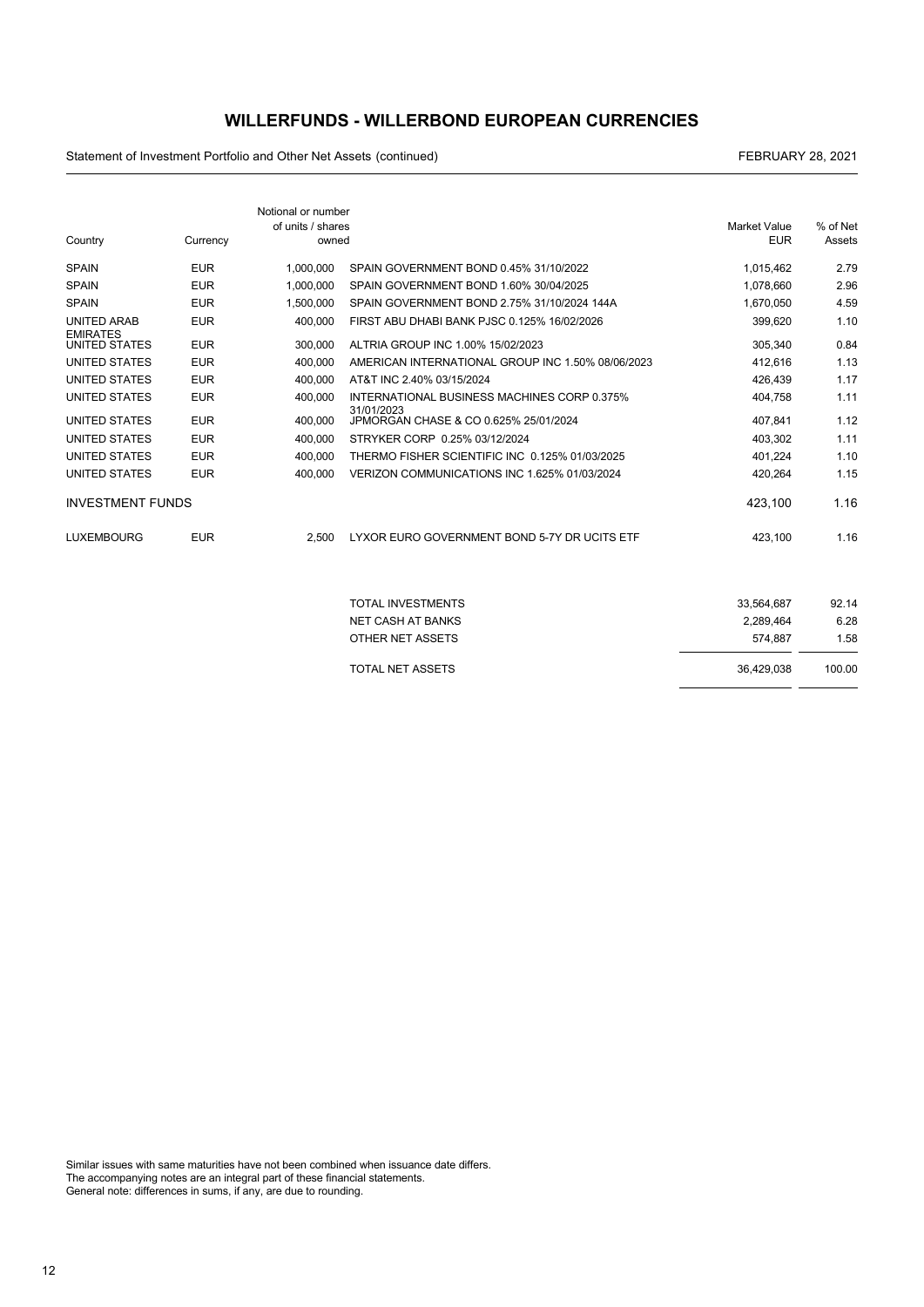### **WILLERFUNDS - WILLEREQUITY SWITZERLAND**

Statement of Investment Portfolio and Other Net Assets FEBRUARY 28, 2021

| Country                  | Currency   | Notional or number<br>of units / shares<br>owned |                                                                                                                                         | <b>Market Value</b><br><b>CHF</b> | % of Net<br>Assets |
|--------------------------|------------|--------------------------------------------------|-----------------------------------------------------------------------------------------------------------------------------------------|-----------------------------------|--------------------|
|                          |            |                                                  |                                                                                                                                         |                                   |                    |
|                          |            |                                                  | TRANSFERABLE SECURITIES AND MONEY MARKET INSTRUMENTS ADMITTED TO AN OFFICIAL<br>EXCHANGE LISTING OR DEALT IN ON OTHER REGULATED MARKETS | 68,390,752                        | 99.53              |
| SHARES, WARRANTS, RIGHTS |            |                                                  |                                                                                                                                         | 68,390,752                        | 99.53              |
| <b>AUSTRIA</b>           | <b>CHF</b> | 22,500                                           | AMS AG                                                                                                                                  | 481,050                           | 0.70               |
| <b>IRELAND</b>           | <b>CHF</b> | 2,019                                            | <b>COSMO PHARMACEUT</b>                                                                                                                 | 168,183                           | 0.24               |
| SWITZERLAND              | <b>CHF</b> | 123,000                                          | ABB LTD-REG                                                                                                                             | 3,212,760                         | 4.68               |
| SWITZERLAND              | <b>CHF</b> | 33,000                                           | <b>ALCON INC</b>                                                                                                                        | 2,063,820                         | 3.00               |
| SWITZERLAND              | <b>CHF</b> | 900                                              | <b>BACHEM HOLDING AG</b>                                                                                                                | 309,600                           | 0.45               |
| SWITZERLAND              | <b>CHF</b> | 5,240                                            | <b>BALOISE-HOLDING AG - REG</b>                                                                                                         | 832,636                           | 1.21               |
| SWITZERLAND              | CHF        | 1,500                                            | <b>BKW AG</b>                                                                                                                           | 151,500                           | 0.22               |
| SWITZERLAND              | <b>CHF</b> | 37,600                                           | CIE FINANCIERE RICHEMONT SA                                                                                                             | 3,293,008                         | 4.79               |
| SWITZERLAND              | <b>CHF</b> | 30,000                                           | CIE FINANCIERE RICHEMONT SA 22/11/2023                                                                                                  | 6,900                             | 0.01               |
| SWITZERLAND              | <b>CHF</b> | 225,000                                          | <b>CS GROUP</b>                                                                                                                         | 2,953,125                         | 4.30               |
| SWITZERLAND              | CHF        | 10,700                                           | <b>DUFRY GROUP</b>                                                                                                                      | 665,112                           | 0.97               |
| SWITZERLAND              | CHF        | 2,650                                            | <b>GEBERIT AG-REG</b>                                                                                                                   | 1,420,930                         | 2.07               |
| SWITZERLAND              | <b>CHF</b> | 680                                              | GIVAUDAN-REG                                                                                                                            | 2,330,360                         | 3.39               |
| SWITZERLAND              | <b>CHF</b> | 3,500                                            | <b>HELVETIA HOLDING AG</b>                                                                                                              | 348,950                           | 0.51               |
| SWITZERLAND              | <b>CHF</b> | 44,500                                           | <b>HOLCIM LTD-REG</b>                                                                                                                   | 2,232,120                         | 3.25               |
| SWITZERLAND              | CHF        | 4,500                                            | HUBER + SUHNER AG                                                                                                                       | 315,450                           | 0.46               |
| SWITZERLAND              | <b>CHF</b> | 70                                               | <b>INTERROLL HOLDING AG</b>                                                                                                             | 203,000                           | 0.30               |
| SWITZERLAND              | <b>CHF</b> | 22,000                                           | <b>JULIUS BAER GROUP LTD</b>                                                                                                            | 1,227,600                         | 1.79               |
| SWITZERLAND              | <b>CHF</b> | 1,000                                            | KARDEX HOLDING AG                                                                                                                       | 193,000                           | 0.28               |
| SWITZERLAND              | <b>CHF</b> | 4,750                                            | KUEHNE & NAGEL INTL AG-REG                                                                                                              | 1,024,575                         | 1.49               |
| SWITZERLAND              | <b>CHF</b> | 1,663                                            | LANDIS+GYR GROUP AG                                                                                                                     | 104,935                           | 0.15               |
| SWITZERLAND              | <b>CHF</b> | 90                                               | LINDT & SPRUENGLI AG-PC                                                                                                                 | 686,250                           | 1.00               |
| SWITZERLAND              | <b>CHF</b> | 15,100                                           | LOGITECH INTERNATIONAL-REG                                                                                                              | 1,465,002                         | 2.13               |
| SWITZERLAND              | <b>CHF</b> | 4,100                                            | LONZA GROUP AG-REG                                                                                                                      | 2,352,580                         | 3.42               |
| SWITZERLAND              | CHF        | 55,700                                           | <b>NESTLE SA-REG</b>                                                                                                                    | 5,291,500                         | 7.70               |
| SWITZERLAND              | <b>CHF</b> | 74,300                                           | NOVARTIS AG-REG                                                                                                                         | 5,809,517                         | 8.45               |
| SWITZERLAND              | CHF        | 1,400                                            | PARTNERS GROUP HOLDING AG                                                                                                               | 1,526,700                         | 2.22               |
| SWITZERLAND              | CHF        | 1,400                                            | PSP SWISS PROPERTY AG-REG                                                                                                               | 151,760                           | 0.22               |
| SWITZERLAND              | CHF        | 18,850                                           | ROCHE HOLDING AG-GENUSSCHEIN                                                                                                            | 5,616,358                         | 8.17               |
| <b>SWITZERLAND</b>       | CHF        | 4,200                                            | SCHINDLER HOLDING-PART CERT                                                                                                             | 1,042,440                         | 1.52               |
| SWITZERLAND              | <b>CHF</b> | 350                                              | SGS SA-REG                                                                                                                              | 908,250                           | 1.32               |
| SWITZERLAND              | CHF        | 11,200                                           | SIKA AG                                                                                                                                 | 2,690,240                         | 3.92               |
| SWITZERLAND              | <b>CHF</b> | 2,200                                            | SONOVA HOLDING AG-REG                                                                                                                   | 512,160                           | 0.75               |
| SWITZERLAND              | CHF        | 8,700                                            | STADLER RAIL AG                                                                                                                         | 394,980                           | 0.57               |
| SWITZERLAND              | CHF        | 325                                              | STRAUMANN HOLDING AG-REG                                                                                                                | 357,175                           | 0.52               |
| SWITZERLAND              | CHF        | 3,700                                            | SULZER AG                                                                                                                               | 376,660                           | 0.55               |
| SWITZERLAND              | CHF        | 3,500                                            | SWATCH GROUP AG/THE-BR                                                                                                                  | 949,200                           | 1.38               |
| SWITZERLAND              | CHF        | 4,540                                            | SWISS LIFE HOLDING AG-REG                                                                                                               | 2,053,442                         | 2.99               |
| SWITZERLAND              | CHF        | 9,500                                            | SWISS PRIME SITE AG                                                                                                                     | 808,450                           | 1.18               |
| SWITZERLAND              | CHF        | 24,500                                           | SWISS RE LTD                                                                                                                            | 2,093,280                         | 3.05               |
| SWITZERLAND              | CHF        | 1,500                                            | SWISSQUOTE GROUP HOLDING SA                                                                                                             | 158,100                           | 0.23               |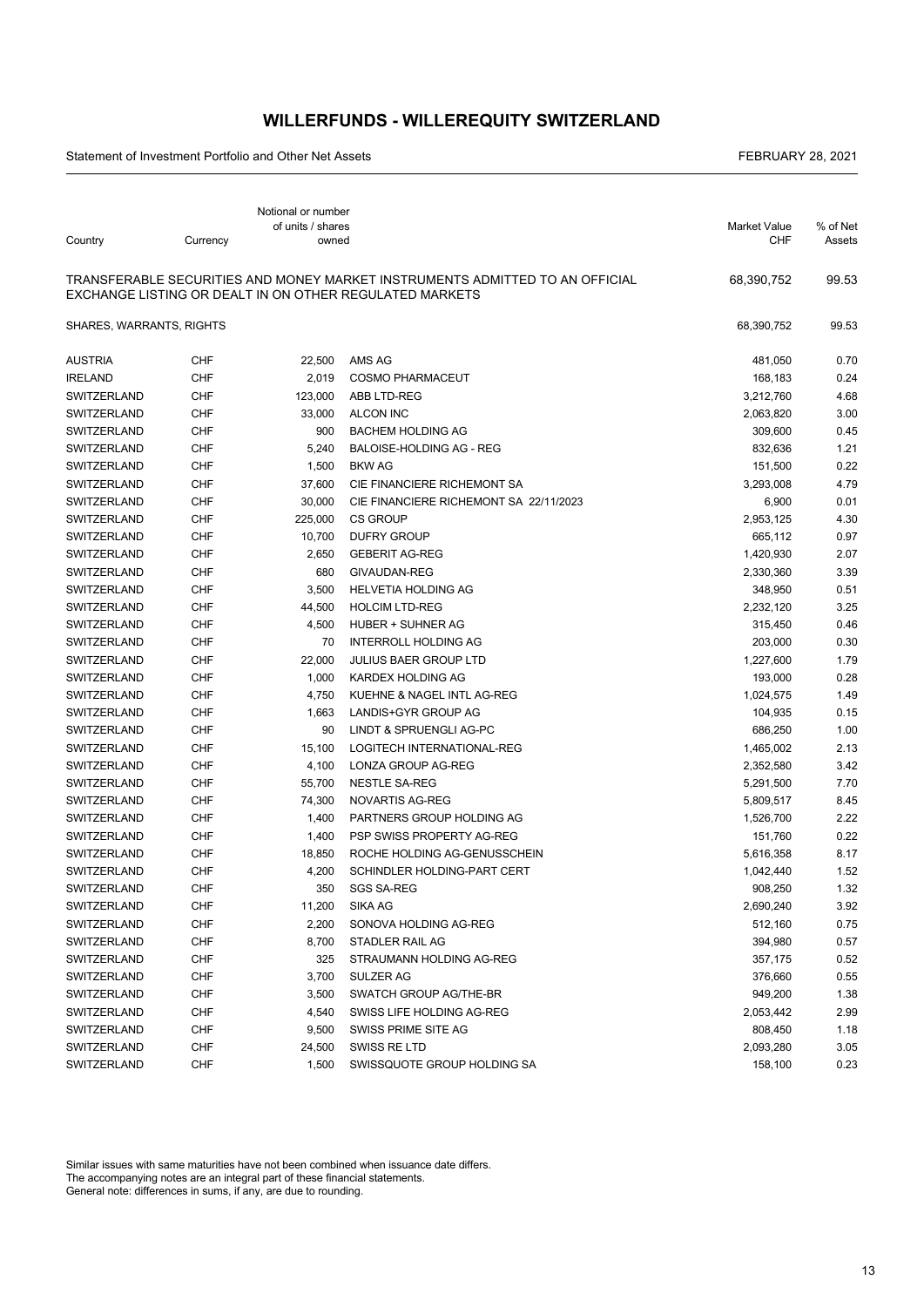### **WILLERFUNDS - WILLEREQUITY SWITZERLAND**

Statement of Investment Portfolio and Other Net Assets (continued) and the continued continued and continued and the continued of the continued of the continued of the continued of the continued of the continued of the con

|                    |            | Notional or number<br>of units / shares |                              | <b>Market Value</b> | % of Net |
|--------------------|------------|-----------------------------------------|------------------------------|---------------------|----------|
| Country            | Currency   | owned                                   |                              | <b>CHF</b>          | Assets   |
| <b>SWITZERLAND</b> | <b>CHF</b> | 770                                     | <b>TECAN GROUP AG</b>        | 294,294             | 0.43     |
| <b>SWITZERLAND</b> | <b>CHF</b> | 6,100                                   | <b>TEMENOS GROUP AG-REG</b>  | 748,775             | 1.09     |
| <b>SWITZERLAND</b> | <b>CHF</b> | 250,000                                 | <b>UBS GROUP AG</b>          | 3,525,000           | 5.13     |
| <b>SWITZERLAND</b> | <b>CHF</b> | 1,400                                   | ZUR ROSE GROUP AG            | 600,600             | 0.87     |
| <b>SWITZERLAND</b> | <b>CHF</b> | 11,950                                  | ZURICH FINANCIAL SERVICES AG | 4,439,425           | 6.46     |
|                    |            |                                         | <b>TOTAL INVESTMENTS</b>     | 68,390,752          | 99.53    |
|                    |            |                                         | <b>NET CASH AT BANKS</b>     | 1,259,322           | 1.83     |
|                    |            |                                         | OTHER NET ASSETS             | (935, 718)          | (1.36)   |
|                    |            |                                         | TOTAL NET ASSETS             | 68,714,356          | 100.00   |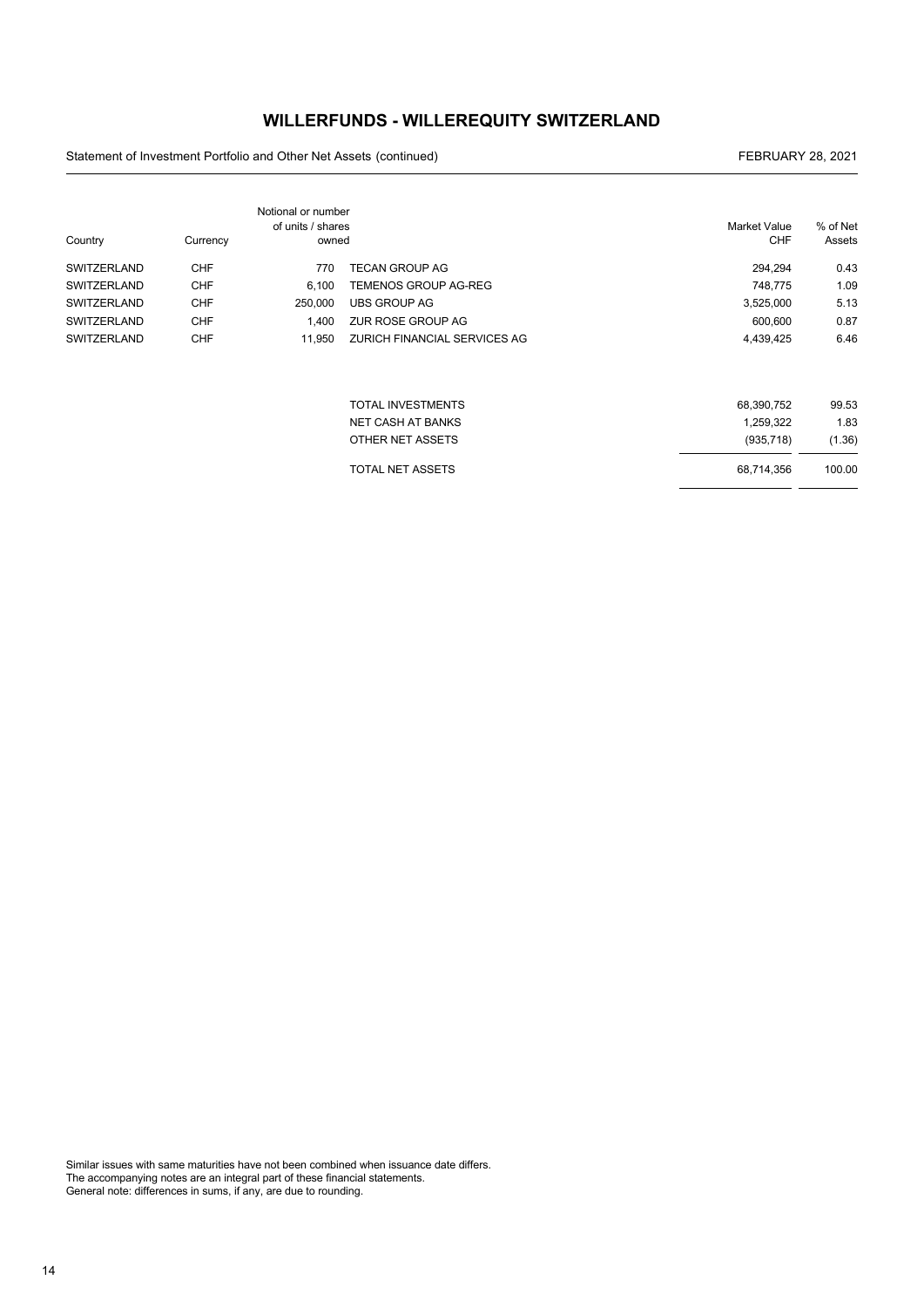## **WILLERFUNDS - WILLER ABSOLUTE RETURN**

Statement of Investment Portfolio and Other Net Assets FEBRUARY 28, 2021

 $\overline{a}$ 

| Country                 | Currency   | Notional or number<br>of units / shares<br>owned |                                                                                         | <b>Market Value</b><br><b>EUR</b> | % of Net<br>Assets |
|-------------------------|------------|--------------------------------------------------|-----------------------------------------------------------------------------------------|-----------------------------------|--------------------|
| <b>INVESTMENT FUNDS</b> |            |                                                  |                                                                                         | 20.248.444                        | 95.65              |
| <b>IRELAND</b>          | <b>EUR</b> | 4.478                                            | ASPECT UCITS FUNDS PLC - ASPECT DIVERSIFIED TRENDS                                      | 499.160                           | 2.36               |
| <b>IRELAND</b>          | <b>EUR</b> | 9.467                                            | ASPECT UCITS FUNDS PLC - ASPECT SYSTEMATIC GLOBAL                                       | 940.680                           | 4.44               |
| <b>IRELAND</b>          | <b>EUR</b> | 7.886                                            | <b>MACRO FUND</b><br>CQS FUNDS IRELAND PLC - CQS GLOBAL CONVERTIBLE                     | 998.541                           | 4.72               |
| <b>IRELAND</b>          | <b>EUR</b> | 425                                              | <b>FUND UCITS</b><br>DMS UCITS PLATFORM ICAV - ALKEON UCITS FUND                        | 1,027,492                         | 4.85               |
| <b>IRELAND</b>          | <b>EUR</b> | 1.055                                            | FORT GLOBAL UCITS FUNDS PLC - CONTRARIAN FUND                                           | 1.232.944                         | 5.82               |
| <b>IRELAND</b>          | <b>EUR</b> | 9.638                                            | <b>KL EVENT DRIVEN UCITS FUND</b>                                                       | 1,089,259                         | 5.15               |
| <b>IRELAND</b>          | <b>EUR</b> | 9.830                                            | LYXOR NEWCITS IRL III ICAV - LYXOR / BRIDGEWATER CORE                                   | 933,473                           | 4.41               |
| <b>IRELAND</b>          | <b>EUR</b> | 14.784                                           | <b>GLOBAL MACRO FUND</b><br>LYXOR NEWCITS IRL PLC - LYXOR/TIEDEMANN ARBITRAGE           | 1,728,691                         | 8.17               |
| <b>LUXEMBOURG</b>       | <b>EUR</b> | 70.190                                           | <b>STRATEGY FUND</b><br>AB - SELECT ABSOLUTE ALPHA PORTFOLIO                            | 1,617,186                         | 7.64               |
| <b>LUXEMBOURG</b>       | <b>EUR</b> | 14,461                                           | <b>BLACKROCK STRATEGIC FUNDS - GLOBAL EVENT DRIVEN</b>                                  | 1,705,726                         | 8.05               |
| <b>LUXEMBOURG</b>       | <b>EUR</b> | 5.999                                            | <b>FUND</b><br>BLUEBAY FUNDS - BLUEBAY INVESTMENT GRADE<br>ABSOLUTE RETURN BOND FUND    | 760.198                           | 3.59               |
| <b>LUXEMBOURG</b>       | <b>EUR</b> | 979                                              | BOUSSARD & GAVAUDAN SICAV - ABSOLUTE RETURN                                             | 999.227                           | 4.72               |
| <b>LUXEMBOURG</b>       | <b>EUR</b> | 147.750                                          | JANUS HENDERSON UNITED KINGDOM ABSOLUTE RETURN                                          | 1,085,903                         | 5.13               |
| <b>LUXEMBOURG</b>       | <b>EUR</b> | 5.547                                            | <b>FUND</b><br>JPMORGAN INVESTMENT FUNDS - GLOBAL MACRO                                 | 1.160.033                         | 5.48               |
| <b>LUXEMBOURG</b>       | <b>EUR</b> | 8.748                                            | <b>OPPORTUNITIES</b><br>LUMYNA - MARSHALL WACE TOPS MARKET NEUTRAL UCITS<br><b>FUND</b> | 1.311.682                         | 6.20               |
| <b>LUXEMBOURG</b>       | <b>EUR</b> | 4.507                                            | SCHRODER GAIA EGERTON EUROPEAN EQUITY C ACC                                             | 1,024,428                         | 4.84               |
| <b>LUXEMBOURG</b>       | <b>EUR</b> | 6.270                                            | SCHRODER GAIA TWO SIGMA DIVERSIFIED                                                     | 619.744                           | 2.93               |
| <b>LUXEMBOURG</b>       | <b>EUR</b> | 7.057                                            | SERVICED PLATFORM SICAV - SELECT EQUITY LONG/SHORT<br><b>UCITS SUB-FUND</b>             | 1.514.077                         | 7.15               |

| TOTAL INVESTMENTS | 20.248.444 | 95.65  |
|-------------------|------------|--------|
| NET CASH AT BANKS | 942.683    | 4.45   |
| OTHER NET ASSETS  | (22.427)   | (0.10) |
| TOTAL NET ASSETS  | 21.168.700 | 100.00 |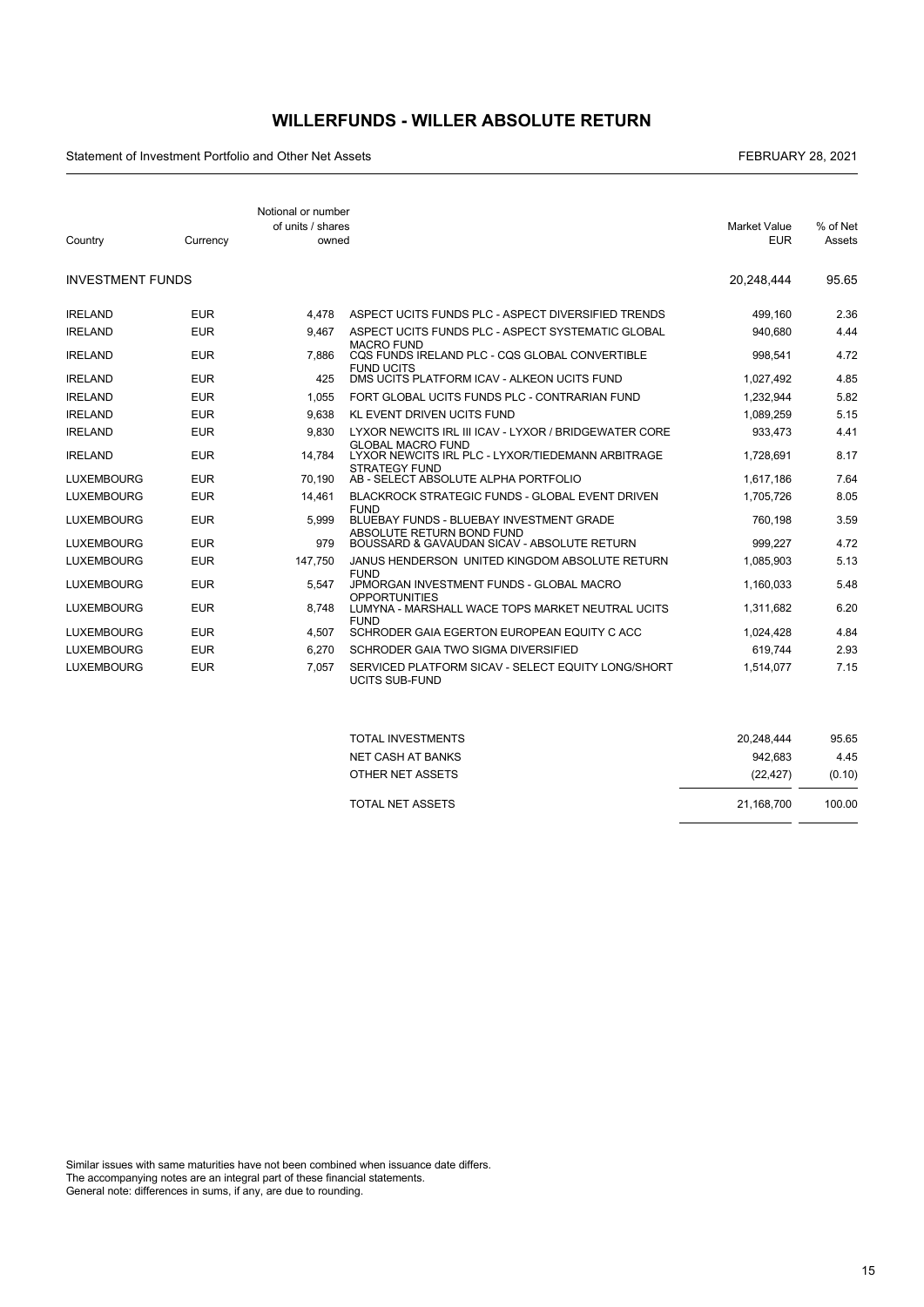### **WILLERFUNDS - WILLER FLEXIBLE FINANCIAL BOND**

Statement of Investment Portfolio and Other Net Assets FEBRUARY 28, 2021

|                                           |            | Notional or number<br>of units / shares |                                                                                                                                         | Market Value | % of Net |
|-------------------------------------------|------------|-----------------------------------------|-----------------------------------------------------------------------------------------------------------------------------------------|--------------|----------|
| Country                                   | Currency   | owned                                   |                                                                                                                                         | <b>EUR</b>   | Assets   |
|                                           |            |                                         | TRANSFERABLE SECURITIES AND MONEY MARKET INSTRUMENTS ADMITTED TO AN OFFICIAL<br>EXCHANGE LISTING OR DEALT IN ON OTHER REGULATED MARKETS | 93,292,393   | 90.07    |
| BONDS AND ASSIMILATED STRUCTURED PRODUCTS |            |                                         |                                                                                                                                         | 93,292,393   | 90.07    |
| <b>AUSTRALIA</b>                          | <b>EUR</b> | 1,000,000                               | BHP BILLITON FINANCE LTD FRN 22/04/2076                                                                                                 | 1,006,242    | 0.97     |
| <b>AUSTRALIA</b>                          | <b>EUR</b> | 2,000,000                               | BHP BILLITON FINANCE LTD FRN 22/10/2079                                                                                                 | 2,325,071    | 2.25     |
| <b>AUSTRIA</b>                            | <b>EUR</b> | 1,000,000                               | BAWAG GROUP AG FRN 26/03/2029                                                                                                           | 1,033,745    | 1.00     |
| <b>AUSTRIA</b>                            | <b>EUR</b> | 400,000                                 | RAIFFEISEN BANK INTERNATIONAL AG PERP FRN                                                                                               | 431,741      | 0.42     |
| <b>AUSTRIA</b>                            | <b>EUR</b> | 200,000                                 | RAIFFEISEN BANK INTERNATIONAL PERP FRN                                                                                                  | 209,632      | 0.20     |
| <b>CZECH REPUBLIC</b>                     | <b>EUR</b> | 400,000                                 | EP INFRASTRUCTURE AS 1.816% 02/03/2031                                                                                                  | 400,676      | 0.39     |
| <b>DENMARK</b>                            | <b>EUR</b> | 400,000                                 | DANSKE BANK A/S FRN 02/09/2030                                                                                                          | 407,163      | 0.39     |
| <b>DENMARK</b>                            | <b>EUR</b> | 2,295,000                               | DANSKE BANK A/S FRN 19/05/2026                                                                                                          | 2,308,106    | 2.23     |
| <b>FRANCE</b>                             | <b>EUR</b> | 800,000                                 | ALSTOM SA 11/01/2029                                                                                                                    | 778,461      | 0.75     |
| <b>FRANCE</b>                             | <b>EUR</b> | 1,000,000                               | BNP PARIBAS SA FRN 20/03/2026                                                                                                           | 1,001,558    | 0.97     |
| <b>FRANCE</b>                             | <b>EUR</b> | 1,000,000                               | CREDIT AGRICOLE SA PERP FRN                                                                                                             | 1,016,595    | 0.98     |
| <b>FRANCE</b>                             | <b>EUR</b> | 2,000,000                               | ELECTRICITE DE FRANCE SA PERP FRN                                                                                                       | 2,037,387    | 1.97     |
| <b>FRANCE</b>                             | GBP        | 4,000,000                               | ORANGE SA PERP FRN                                                                                                                      | 4,814,429    | 4.65     |
| <b>FRANCE</b>                             | <b>EUR</b> | 645,000                                 | RENAULT SA 3.125% 05/03/2021                                                                                                            | 645,148      | 0.62     |
| <b>FRANCE</b>                             | <b>EUR</b> | 3,000,000                               | SOCIETE GENERALE SA PERP FRN                                                                                                            | 3,017,926    | 2.91     |
| <b>FRANCE</b>                             | <b>USD</b> | 500,000                                 | SOCIETE GENERALE SA PERP FRN                                                                                                            | 447,792      | 0.43     |
| <b>GERMANY</b>                            | <b>EUR</b> | 3,500,000                               | COMMERZBANK AG 7.75% 16/03/2021                                                                                                         | 3,510,141    | 3.39     |
| <b>GERMANY</b>                            | <b>EUR</b> | 300,000                                 | DEUTSCHE BANK AG FRN 17/02/2027                                                                                                         | 298,023      | 0.29     |
| <b>GERMANY</b>                            | <b>GBP</b> | 300,000                                 | DEUTSCHE BANK AG FRN 22/12/2028                                                                                                         | 339,928      | 0.33     |
| <b>GERMANY</b>                            | <b>USD</b> | 600,000                                 | DEUTSCHE BANK AG PERP FRN                                                                                                               | 467,654      | 0.45     |
| <b>GERMANY</b>                            | <b>EUR</b> | 1,000,000                               | DEUTSCHE PFANDBRIEFBANK AG FRN 28/06/2027                                                                                               | 1,016,332    | 0.98     |
| <b>GERMANY</b>                            | <b>EUR</b> | 1,500,000                               | ENBW ENERGIE BADEN-WUERTTEMBERG AG FRN 02/04/2076                                                                                       | 1,504,444    | 1.45     |
| <b>GERMANY</b>                            | <b>EUR</b> | 600,000                                 | IKB DEUTSCHE INDUSTRIEBANK AG 4.50% 23/07/2022                                                                                          | 624,856      | 0.60     |
| <b>GERMANY</b>                            | <b>EUR</b> | 2,000,000                               | VOLKSWAGEN INTERNATIONAL FINANCE NV PERP FRN                                                                                            | 2,004,320    | 1.94     |
| <b>GREAT BRITAIN</b>                      | <b>EUR</b> | 630,000                                 | <b>BARCLAYS BANK PLC PERP FRN</b>                                                                                                       | 593,467      | 0.57     |
| <b>GREAT BRITAIN</b>                      | <b>USD</b> | 600,000                                 | <b>BARCLAYS PLC PERP FRN</b>                                                                                                            | 536,988      | 0.52     |
| <b>GREAT BRITAIN</b>                      | <b>EUR</b> | 2,000,000                               | CENTRICA PLC FRN 10/04/2076                                                                                                             | 2,005,755    | 1.94     |
| <b>GREAT BRITAIN</b>                      | <b>USD</b> | 1,000,000                               | HSBC HOLDINGS PLC PERP FRN                                                                                                              | 923,342      | 0.89     |
| <b>GREAT BRITAIN</b>                      | <b>GBP</b> | 2,000,000                               | PHOENIX LIFE LTD 7.25% PERP                                                                                                             | 2,313,159    | 2.24     |
| <b>GREAT BRITAIN</b>                      | <b>EUR</b> | 2,000,000                               | SSE PLC PERP FRN                                                                                                                        | 2,003,444    | 1.93     |
| <b>GREAT BRITAIN</b>                      | <b>GBP</b> | 1,000,000                               | TSB BANKING GROUP PLC FRN 06/05/2026                                                                                                    | 1,161,941    | 1.12     |
| <b>IRELAND</b>                            | <b>EUR</b> | 400,000                                 | AIB GROUP PLC FRN 30/05/2031                                                                                                            | 419,502      | 0.41     |
| <b>IRELAND</b>                            | <b>GBP</b> | 500,000                                 | BANK OF IRELAND GROUP PLC FRN 19/09/2027                                                                                                | 586,991      | 0.57     |
| <b>IRELAND</b>                            | EUR        | 600,000                                 | PERMANENT TSB PLC PERP FRN                                                                                                              | 603,198      | 0.57     |
| <b>ITALY</b>                              | <b>EUR</b> | 4,000,000                               | BANCO BPM SPA 7.125% 01/03/2021                                                                                                         | 4,000,001    | 3.87     |
| <b>ITALY</b>                              | EUR        | 1,000,000                               | ENI SPA PERP FRN                                                                                                                        | 1,037,328    | 1.00     |
| <b>ITALY</b>                              | EUR        | 2,000,000                               | MEDIOBANCA BANCA DI CREDITO FINANZIARIO SPA FRN                                                                                         | 2,024,747    | 1.95     |
| <b>ITALY</b>                              | <b>EUR</b> | 2,000,000                               | 13/06/2021<br>SOCIETA ESERCIZI AEREOPORTUALI SPA SEA 3.125%                                                                             | 2,008,397    | 1.94     |
| <b>ITALY</b>                              | <b>EUR</b> | 400,000                                 | 17/04/2021<br>UNICREDIT SPA FRN 15/01/2032                                                                                              | 404,505      | 0.39     |
| <b>ITALY</b>                              | <b>EUR</b> | 1,000,000                               | UNICREDIT SPA FRN 23/09/2029                                                                                                            | 996,318      | 0.96     |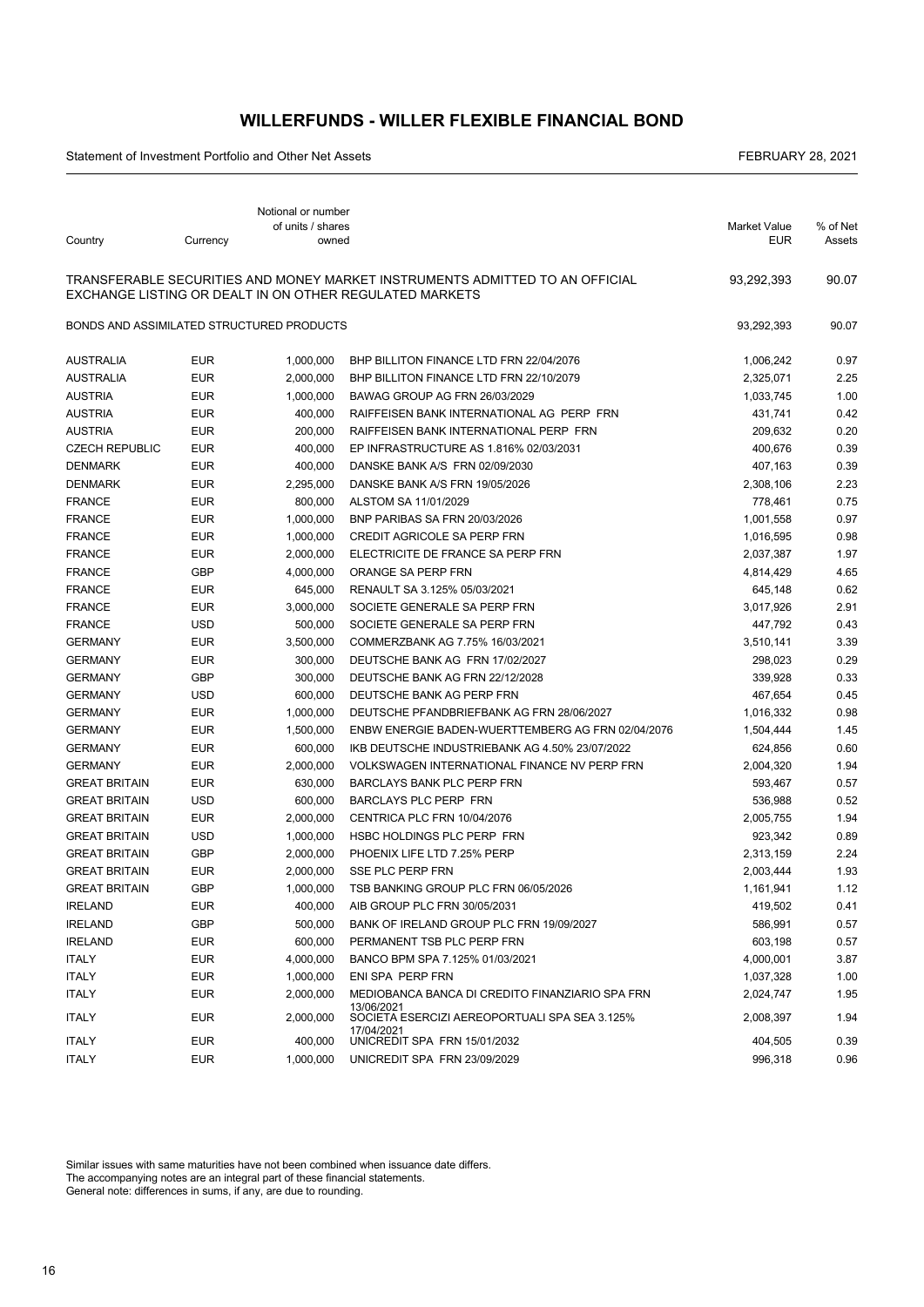### **WILLERFUNDS - WILLER FLEXIBLE FINANCIAL BOND**

Statement of Investment Portfolio and Other Net Assets (continued) and the continued continued and continued and the continued of the continued of the continued of the continued of the continued of the continued of the con

|                      |            | Notional or number<br>of units / shares |                                                                           | <b>Market Value</b> | % of Net |
|----------------------|------------|-----------------------------------------|---------------------------------------------------------------------------|---------------------|----------|
| Country              | Currency   | owned                                   |                                                                           | <b>EUR</b>          | Assets   |
| <b>ITALY</b>         | <b>EUR</b> | 1.500.000                               | UNICREDIT SPA 6.125% 19/04/2021                                           | 1,511,965           | 1.46     |
| <b>ITALY</b>         | <b>EUR</b> | 600,000                                 | UNICREDIT SPA PERP FRN                                                    | 613,020             | 0.59     |
| <b>ITALY</b>         | <b>EUR</b> | 1.200.000                               | UNIPOLSAI ASSICURAZIONI SPA FRN 15/06/2021                                | 1.200.926           | 1.16     |
| <b>JAPAN</b>         | <b>EUR</b> | 1.000.000                               | NISSAN MOTOR CO LTD 3.201% 17/09/2028                                     | 1.109.275           | 1.07     |
| <b>NETHERLANDS</b>   | <b>EUR</b> | 600,000                                 | ABN AMRO BANK NV PERP FRN                                                 | 648,459             | 0.63     |
| <b>NETHERLANDS</b>   | <b>EUR</b> | 3,000,000                               | ABN AMRO BANK NV 6.375% 27/04/2021                                        | 3,030,203           | 2.92     |
| <b>NETHERLANDS</b>   | <b>EUR</b> | 1.000.000                               | AGEAS SA/NV PERP FRN                                                      | 1,031,257           | 1.00     |
| <b>NETHERLANDS</b>   | <b>EUR</b> | 2.500.000                               | COOPERATIEVE CENTRALE RAIFFEISEN-BOERENLEENBANK                           | 2,514,835           | 2.43     |
| <b>NETHERLANDS</b>   | <b>EUR</b> | 1,000,000                               | BA/NETHERLANDS FRN 26/05/2026<br>KONINKLIJKE FRIESLANDCAMPINA NV PERP FRN | 1,026,693           | 0.99     |
| <b>NETHERLANDS</b>   | <b>EUR</b> | 2,250,000                               | SRLEV NV FRN 15/04/2041                                                   | 2,269,146           | 2.19     |
| <b>SPAIN</b>         | <b>EUR</b> | 400.000                                 | ABANCA CORP BANCARIA SA FRN 18/01/2029                                    | 437,507             | 0.42     |
| <b>SPAIN</b>         | <b>EUR</b> | 600,000                                 | ABANCA CORP BANCARIA SA PERP FRN                                          | 601,243             | 0.58     |
| <b>SPAIN</b>         | <b>EUR</b> | 1,000,000                               | BANCO BILBAO VIZCAYA ARGENTARIA SA 8.875% PERP                            | 1,009,766           | 0.97     |
| <b>SPAIN</b>         | <b>EUR</b> | 1,000,000                               | BANCO BILBAO VIZCAYA ARGENTARIA SA PERP FRN                               | 1,108,268           | 1.07     |
| <b>SPAIN</b>         | <b>EUR</b> | 500.000                                 | BANKIA SA FRN 15/02/2029                                                  | 537.636             | 0.52     |
| <b>SPAIN</b>         | <b>EUR</b> | 700,000                                 | BANKINTER SA FRN 06/04/2027                                               | 716,835             | 0.69     |
| <b>SPAIN</b>         | <b>EUR</b> | 600,000                                 | <b>BANKINTER SA PERP FRN</b>                                              | 660.913             | 0.64     |
| <b>SPAIN</b>         | <b>EUR</b> | 300.000                                 | CAIXABANK SA FRN 15/02/2027                                               | 308,357             | 0.30     |
| <b>SPAIN</b>         | <b>EUR</b> | 400.000                                 | CAIXABANK SA FRN 16/11/2026                                               | 424,714             | 0.41     |
| <b>SPAIN</b>         | <b>EUR</b> | 1,000,000                               | <b>IBERDROLA INTERNATIONAL BV PERP FRN</b>                                | 1,025,689           | 0.99     |
| <b>SPAIN</b>         | <b>EUR</b> | 2.000.000                               | REPSOL INTERNATIONAL FINANCE BV PERP FRN                                  | 2,004,517           | 1.94     |
| <b>SPAIN</b>         | <b>EUR</b> | 5,000,000                               | SPAIN GOVERNMENT BOND 5.50% 30/04/2021                                    | 5,048,855           | 4.87     |
| <b>SWEDEN</b>        | <b>EUR</b> | 2.900.000                               | NORDEA BANK AB 4.00% 29/03/2021                                           | 2,909,021           | 2.81     |
| <b>SWEDEN</b>        | <b>EUR</b> | 300,000                                 | SKANDINAVISKA ENSKILDA BANKEN AB FRN 28/05/2026                           | 301,790             | 0.29     |
| SWITZERLAND          | <b>USD</b> | 800,000                                 | CREDIT SUISSE GROUP AG PERP FRN                                           | 695,076             | 0.67     |
| <b>SWITZERLAND</b>   | <b>EUR</b> | 5,000,000                               | SYNGENTA FINANCE NV 1.875% 02/11/2021                                     | 5,036,313           | 4.87     |
| <b>SWITZERLAND</b>   | <b>USD</b> | 2.000.000                               | UBS GROUP AG PREP FRN                                                     | 1,651,818           | 1.59     |
| <b>UNITED STATES</b> | <b>EUR</b> | 650,000                                 | BERKSHIRE HATHAWAY INC 0.50% 15/01/2041                                   | 591,843             | 0.57     |

| TOTAL INVESTMENTS | 93.292.393  | 90.07  |
|-------------------|-------------|--------|
| NET CASH AT BANKS | 9.113.910   | 8.80   |
| OTHER NET ASSETS  | 1.166.449   | 1.13   |
| TOTAL NET ASSETS  | 103.572.752 | 100.00 |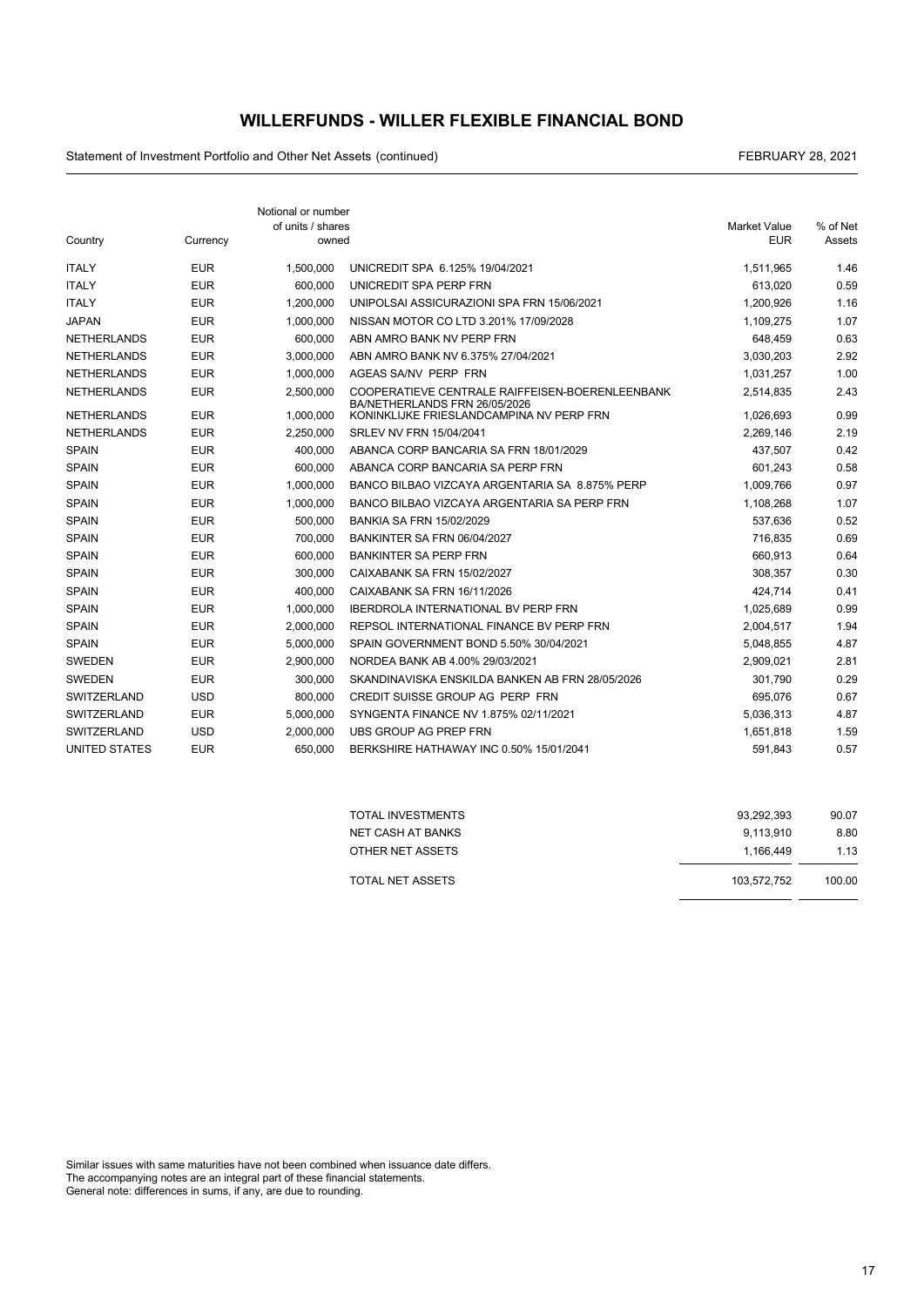### **GEOGRAPHICAL BREAKDOWNS**

**(expressed in % of Net Assets)**

**AT FEBRUARY 28, 2021**

| <b>WILLERFUNDS - WILLERBOND CAPITAL SUS</b> |          |
|---------------------------------------------|----------|
| UNITED STATES                               | 79.31%   |
| CANADA                                      | 221%     |
| <b>GREAT BRITAIN</b>                        | $2.02\%$ |
| JAPAN                                       | $2.00\%$ |
| SAUDI ARABIA                                | 1.12%    |
| QATAR                                       | 1 1 1 %  |
| FRANCF                                      | 0.71%    |
| <b>BELGIUM</b>                              | 0.68%    |
| CHINA                                       | 0.45%    |
|                                             | 89.61%   |
| NFT CASH AT BANKS                           | 10.02%   |
| OTHER NET ASSETS                            | 0.37%    |
| TOTAL NET ASSETS                            | 100.00%  |

| <b>WILLERFUNDS - WILLER FLEXIBLE FINANCIAL</b><br><b>BOND</b> |           |  |  |
|---------------------------------------------------------------|-----------|--|--|
| (continued)                                                   |           |  |  |
| <b>GREAT BRITAIN</b>                                          | 9.21%     |  |  |
| SWITZERI AND                                                  | 7.13%     |  |  |
| <b>AUSTRALIA</b>                                              | 3.22%     |  |  |
| <b>SWEDEN</b>                                                 | 3.10%     |  |  |
| <b>OTHERS</b>                                                 | 7.82%     |  |  |
|                                                               | $90.07\%$ |  |  |
| <b>NET CASH AT BANKS</b>                                      | 8.80%     |  |  |
| OTHER NET ASSETS                                              | 1.13%     |  |  |
| <b>TOTAL NET ASSETS</b>                                       | 100.00%   |  |  |

| <b>WILLERFUNDS - WILLERBOND EUROPEAN</b><br><b>CURRENCIES</b> |          |  |  |  |
|---------------------------------------------------------------|----------|--|--|--|
| <b>GFRMANY</b>                                                | 30.00%   |  |  |  |
| <b>ITALY</b>                                                  | 16.89%   |  |  |  |
| <b>FRANCE</b>                                                 | 11.88%   |  |  |  |
| SPAIN                                                         | 11.18%   |  |  |  |
| UNITED STATES                                                 | 8.73%    |  |  |  |
| <b>GREAT BRITAIN</b>                                          | 5.63%    |  |  |  |
| <b>NETHERLANDS</b>                                            | 2.19%    |  |  |  |
| <b>LUXEMBOURG</b>                                             | 1.16%    |  |  |  |
| PORTUGAL                                                      | 1.15%    |  |  |  |
| <b>OTHERS</b>                                                 | $3.33\%$ |  |  |  |
|                                                               | 92.14%   |  |  |  |
| NET CASH AT BANKS                                             | 6.28%    |  |  |  |
| OTHER NET ASSETS                                              | 1.58%    |  |  |  |
| TOTAL NET ASSETS                                              | 100.00%  |  |  |  |

| <b>WILLERFUNDS - WILLEREQUITY SWITZERLAND</b> |            |  |  |  |
|-----------------------------------------------|------------|--|--|--|
| <b>SWITZERLAND</b>                            | 98.59%     |  |  |  |
| <b>AUSTRIA</b>                                | 0.70%      |  |  |  |
| <b>IRELAND</b>                                | 0.24%      |  |  |  |
|                                               | 99.53%     |  |  |  |
| <b>NET CASH AT BANKS</b>                      | 1.83%      |  |  |  |
| OTHER NET ASSETS                              | $(1.36)$ % |  |  |  |
| TOTAL NET ASSETS                              | 100.00%    |  |  |  |

| <b>WILLERFUNDS - WILLER ABSOLUTE RETURN</b> |            |  |  |  |
|---------------------------------------------|------------|--|--|--|
| LUXEMBOURG                                  | 55.73%     |  |  |  |
| <b>IRFI AND</b>                             | 39.92%     |  |  |  |
|                                             | 95.65%     |  |  |  |
| <b>NET CASH AT BANKS</b>                    | 4.45%      |  |  |  |
| OTHER NET ASSETS                            | $(0.10)\%$ |  |  |  |
| TOTAL NET ASSETS                            | 100.00%    |  |  |  |

| <b>WILLERFUNDS - WILLER FLEXIBLE FINANCIAL</b><br><b>BOND</b> |         |  |
|---------------------------------------------------------------|---------|--|
| <b>SPAIN</b>                                                  | 13.40%  |  |
| <b>ITAI Y</b>                                                 | 13.32 % |  |
| <b>FRANCE</b>                                                 | 13.28%  |  |
| <b>NETHERLANDS</b>                                            | 10.16%  |  |
| <b>GERMANY</b>                                                | 9.43%   |  |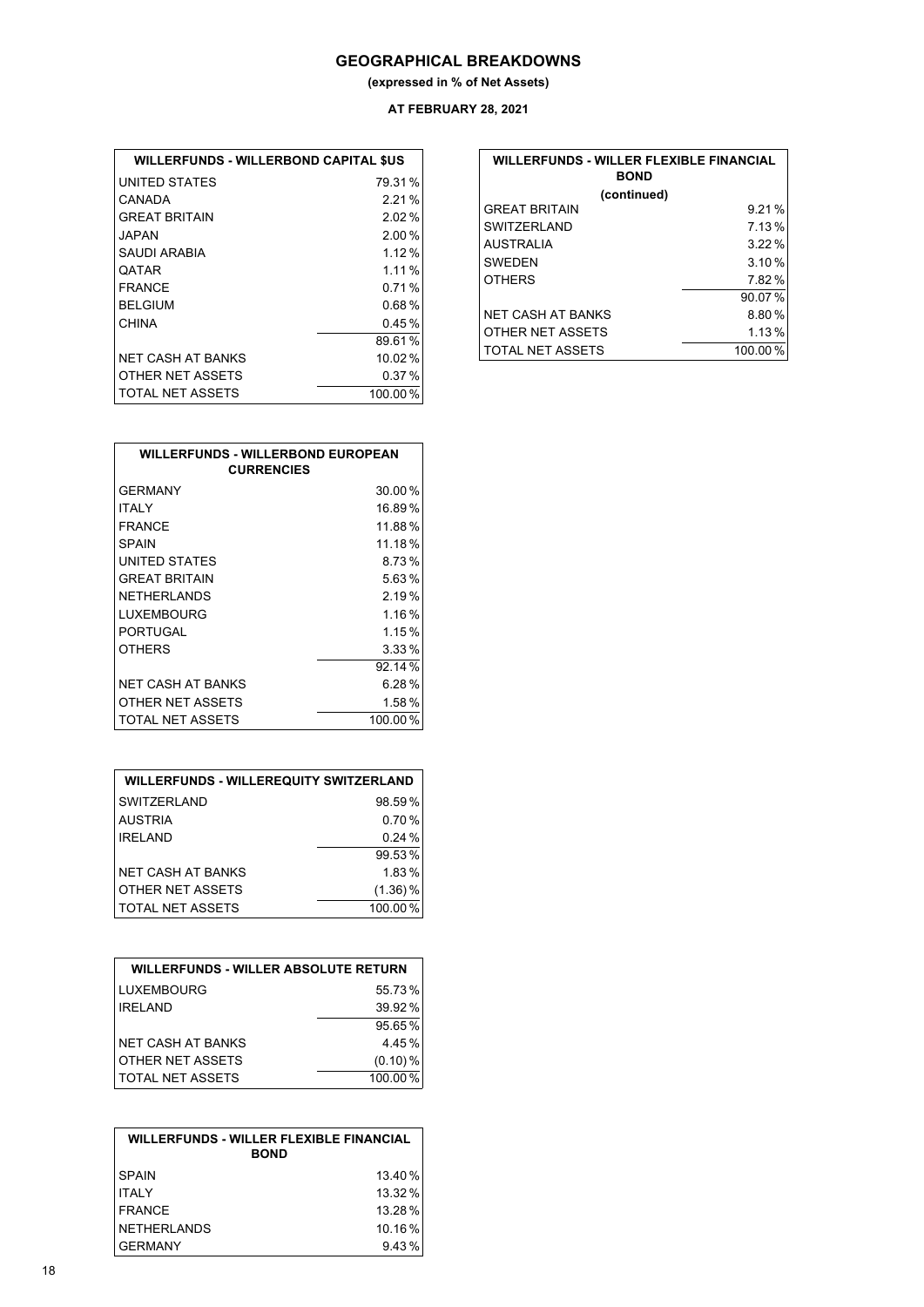### **ECONOMICAL BREAKDOWNS**

**(expressed in % of Net Assets)**

### **AT FEBRUARY 28, 2021**

 $\sqrt{ }$ 

| Government                     | 65.03%   |
|--------------------------------|----------|
| <b>Banks</b>                   | 4.51%    |
| Diversified Financial Services | 4.46%    |
| Supranational                  | 2.15%    |
| Computer Storage & Peripherals | 1.76%    |
| Integrated Telecommunication   | 1.69%    |
| Services                       |          |
| Pharmaceuticals                | 1.65%    |
| Integrated Oil & Gas           | $1.12\%$ |
| Highways & Railtracks          | 1.11%    |
| Others                         | 6.13%    |
|                                | 89.61%   |
| NFT CASH AT BANKS              | 10.02%   |
| OTHER NET ASSETS               | 0.37%    |
| <b>TOTAL NET ASSETS</b>        | 100.00%  |

| <b>WILLERFUNDS - WILLERBOND EUROPEAN</b><br><b>CURRENCIES</b> |          |  |
|---------------------------------------------------------------|----------|--|
| Government                                                    | 48.32%   |  |
| <b>Banks</b>                                                  | 7.74 %   |  |
| <b>Electric Utilities</b>                                     | 6.17%    |  |
| Automobile Manufacturers                                      | 4.24 %   |  |
| Diversified Financial Services                                | $3.68\%$ |  |
| Integrated Telecommunication<br>Services                      | $3.44\%$ |  |
| Integrated Oil & Gas                                          | 2.25%    |  |
| <b>Health Care Services</b>                                   | 1.17%    |  |
| Diversified Chemicals                                         | 1.15%    |  |
| Others                                                        | 13.98%   |  |
|                                                               | 92.14%   |  |
| NFT CASH AT BANKS                                             | $6.28\%$ |  |
| OTHER NET ASSETS                                              | $1.58\%$ |  |
| TOTAL NET ASSETS                                              | 100.00%  |  |

| <b>WILLERFUNDS - WILLEREQUITY SWITZERLAND</b> |            |  |  |  |
|-----------------------------------------------|------------|--|--|--|
| Pharmaceuticals                               | 16.86%     |  |  |  |
| <b>Diversified Financial Services</b>         | 11.22%     |  |  |  |
| <b>Construction Materials</b>                 | 9.24%      |  |  |  |
| Packaged Foods & Meats                        | 8.70%      |  |  |  |
| Multi-Line Insurance                          | 8.18%      |  |  |  |
| <b>Specialty Stores</b>                       | 4.80%      |  |  |  |
| Construction & Engineering                    | 4.68%      |  |  |  |
| Life Sciences Tools & Services                | 4.30%      |  |  |  |
| <b>Specialty Chemicals</b>                    | 3.39%      |  |  |  |
| Others                                        | 28.16%     |  |  |  |
|                                               | 99.53%     |  |  |  |
| NFT CASH AT BANKS                             | 1.83%      |  |  |  |
| OTHER NET ASSETS                              | $(1.36)$ % |  |  |  |
| <b>TOTAL NET ASSETS</b>                       | 100.00%    |  |  |  |

| <b>WILLERFUNDS - WILLER ABSOLUTE RETURN</b> |            |  |  |
|---------------------------------------------|------------|--|--|
| Diversified Financial Services              | 95.65%     |  |  |
|                                             | 95.65%     |  |  |
| NET CASH AT BANKS                           | 4.45%      |  |  |
| OTHER NET ASSETS                            | $(0.10)\%$ |  |  |
| <b>TOTAL NET ASSETS</b>                     | 100.00%    |  |  |

| <b>WILLERFUNDS - WILLER FLEXIBLE FINANCIAL</b><br><b>BOND</b> |         |  |  |
|---------------------------------------------------------------|---------|--|--|
| Banks                                                         | 31.97%  |  |  |
| <b>Diversified Financial Services</b>                         | 11.84%  |  |  |
| Electric Utilities                                            | 6.73%   |  |  |
| Government                                                    | 4.87%   |  |  |
| Fertilizers & Agricultural Chemicals                          | 4.87%   |  |  |
| Integrated Telecommunication                                  | 4.65%   |  |  |
| Services                                                      |         |  |  |
| Automobile Manufacturers                                      | 3.63%   |  |  |
| Diversified Metals & Mining                                   | 3.22%   |  |  |
| Integrated Oil & Gas                                          | 2.94%   |  |  |
| Others                                                        | 15.35%  |  |  |
|                                                               | 90.07%  |  |  |
| NET CASH AT BANKS                                             | 8.80%   |  |  |
| OTHER NET ASSETS                                              | 1.13%   |  |  |
| <b>TOTAL NET ASSETS</b>                                       | 100.00% |  |  |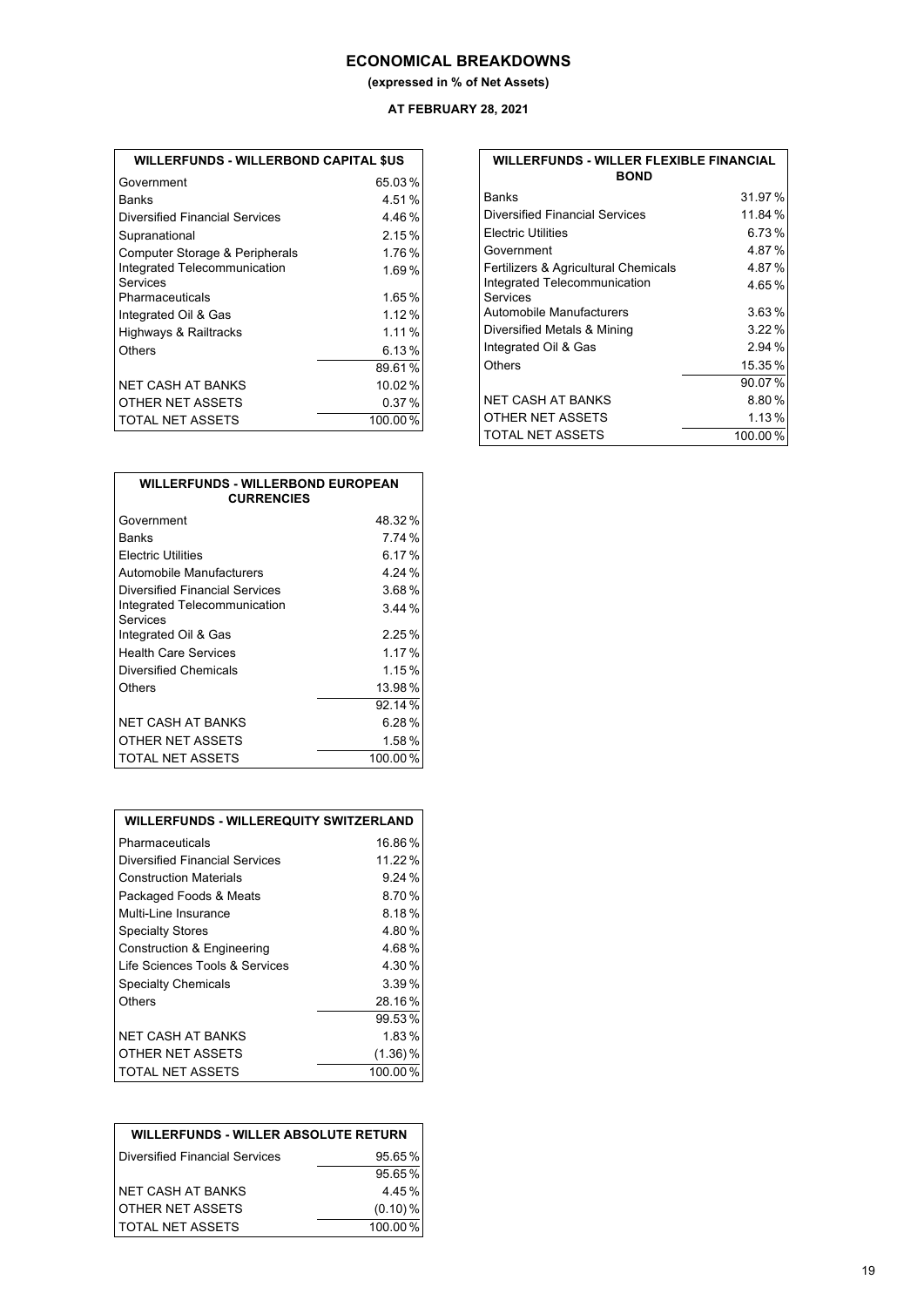#### **FEBRUARY 28, 2021**

### **CURRENCY EXCHANGE RATES**

The market value of the securities not denominated in EUR, as well as bank accounts and other assets and liabilities stated in other currencies, have been translated into EUR at the effective exchange rates as at the last business day of the period as follows:

|            |                      | <b>EUR equals</b> |
|------------|----------------------|-------------------|
| <b>AUD</b> | AUSTRALIA DOLLAR     | 1.567800          |
| CAD        | CANADA DOLLAR        | 1.536650          |
| <b>CHF</b> | SWITZERLAND FRANC    | 1.098850          |
| <b>DKK</b> | <b>DENMARK KRONE</b> | 7.436050          |
| <b>NOK</b> | NORWAY KRONE         | 10.453250         |
| <b>NZD</b> | NEW ZEALAND DOLLAR   | 1.669400          |
| <b>TRY</b> | <b>TURKEY LIRA</b>   | 9.004000          |
| <b>USD</b> | UNITED STATES DOLLAR | 1.213800          |

The accompanying notes are an integral part of these financial statements. General note: differences in sums, if any, are due to rounding.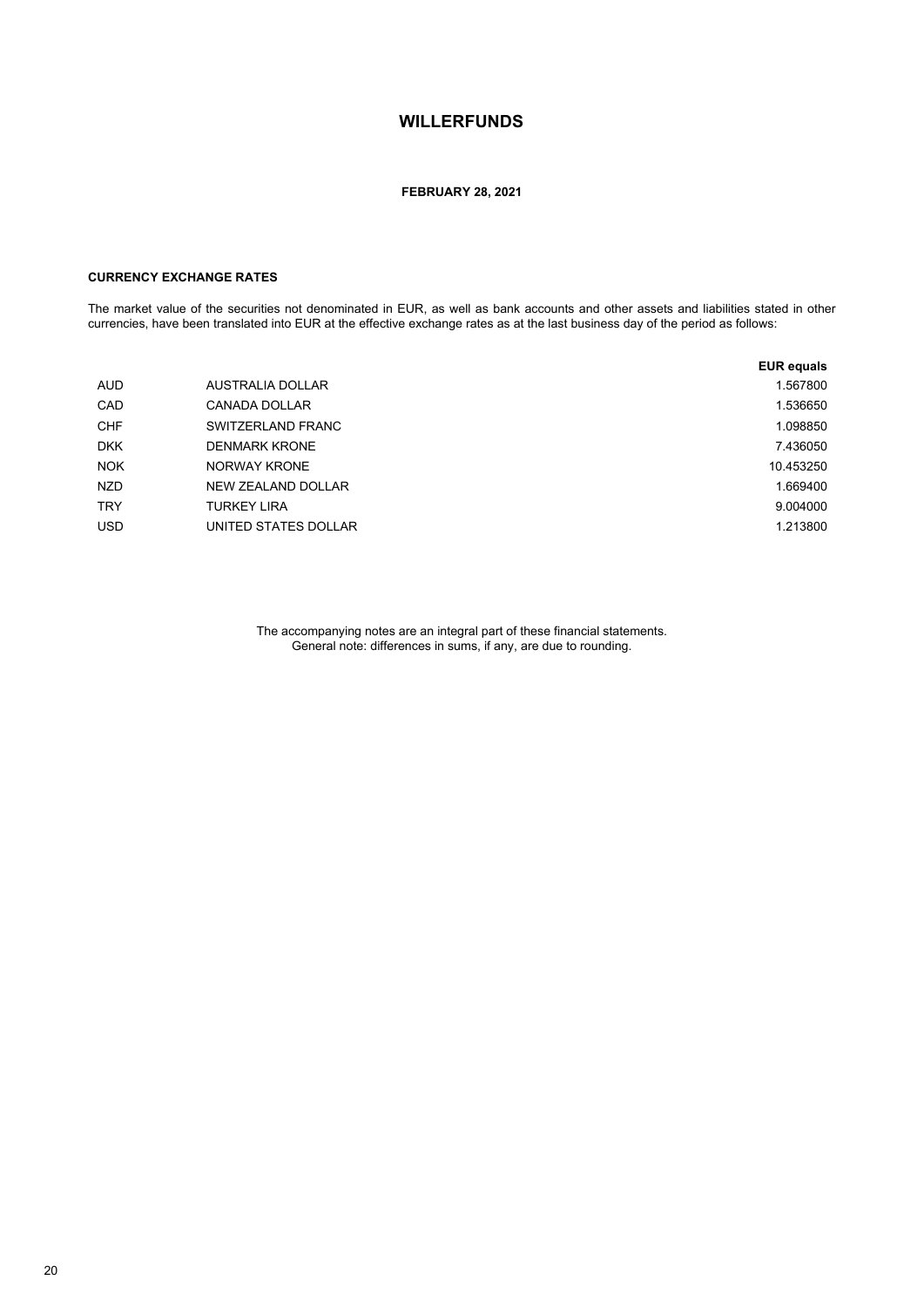## Investment in Financial Derivative Instruments

|                                              | <b>FUTURES</b> | <b>OPTIONS</b> | <b>FORWARDS</b> | <b>SWAPS</b> |
|----------------------------------------------|----------------|----------------|-----------------|--------------|
| WILLERFUNDS - WILLERBOND CAPITAL \$US        |                |                |                 |              |
| WILLERFUNDS - WILLERBOND EUROPEAN            |                |                |                 |              |
| <b>CURRENCIES</b>                            |                |                |                 |              |
| WILLERFUNDS - WILLEREQUITY SWITZERLAND       |                |                |                 |              |
| WILLERFUNDS - WILLER ABSOLUTE RETURN         |                |                |                 |              |
| WILLEREUNDS - WILLER FLEXIBLE FINANCIAL BOND |                |                |                 |              |

The full and detailed list of derivatives used by each sub-fund is available at the registered office of the Administrative Agent.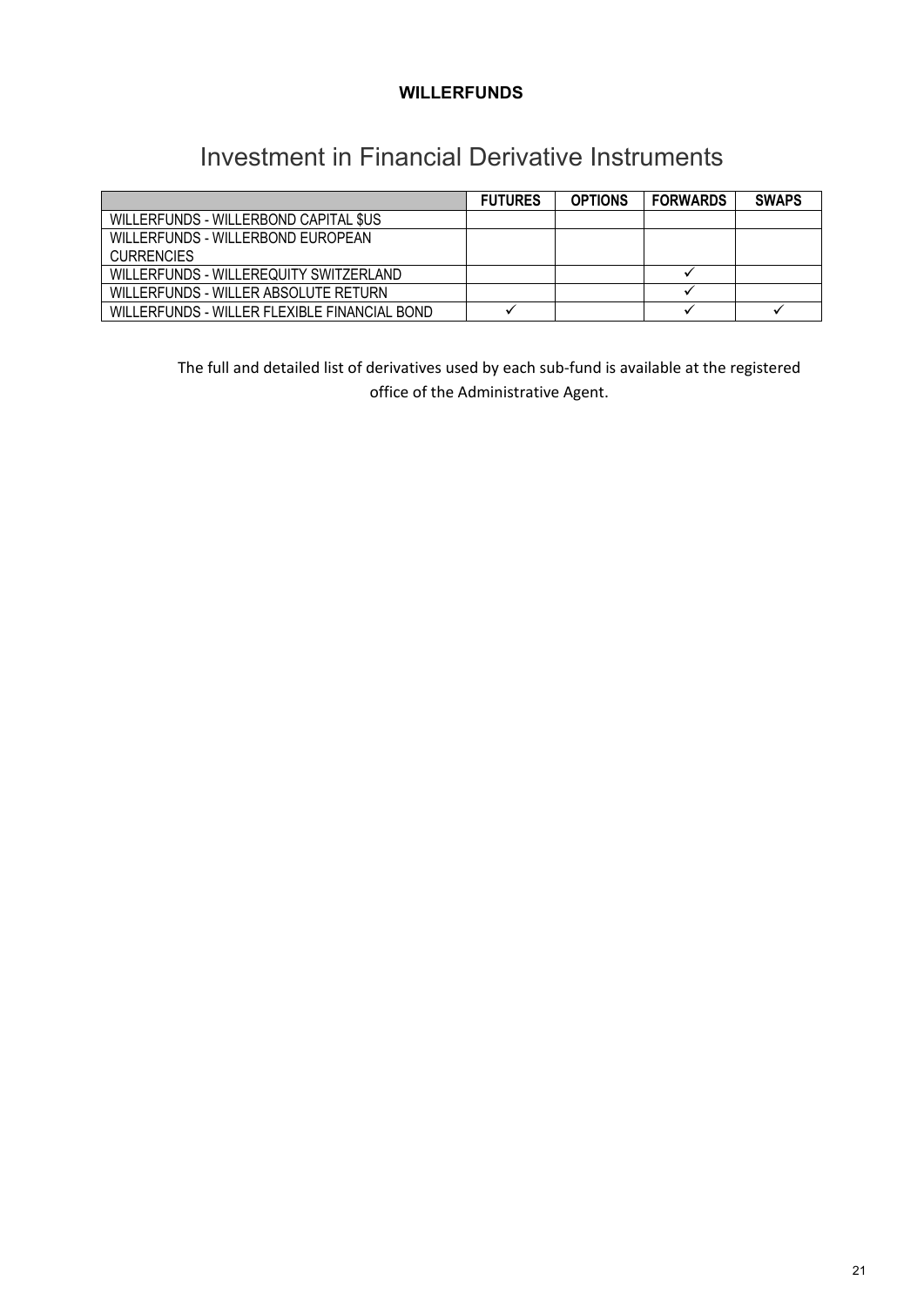#### **NOTES TO THE FINANCIAL STATEMENTS AT FEBRUARY 28, 2021**

#### **1. GENERAL INFORMATION**

WILLERFUNDS (the "Fund") is a common fund ("Fonds Commun de Placement") organised in accordance with the Law of December 17,2010. The Fund, as a UCITS established under Part I of Luxembourg Law, is allowed to distribute its units in all EU countries under the condition that its "Prospectus" is authorised by each local Supervising Authority.

As of February 28, 2021, the Fund is composed by five active Sub-funds (the "Sub-fund(s)"), each one having a specific investment policy.

During the period, the Sub-fund WILLERFUNDS – WILLER FLEXIBLE FINANCIAL BOND has been launched (First NAV 16/12/2020).

The Fund's consolidation currency is euro while the Sub-fund reference currencies (the "Fund's currencies") are as follows:

- Willerfunds Willerbond Capital \$US is denominated in USD;
- Willerfunds Willerbond European Currencies is denominated in EUR;
- Willerfunds Willerequity Switzerland is denominated in CHF;
- Willerfunds Willer Absolute Return is denominated in EUR.
- Willerfunds Willer Flexible Financial Bond is denominated in EUR.

The Fund has been created for an indefinite period and it is managed by Fideuram Asset Management (Ireland) dac (the "Management Company").

Within each sub-fund, the Management Company may issue one or more classes of units whose reference currency may be one of the Fund's Currencies, other than the base currency of the sub-fund. These are hedged against the base currency of the sub-fund. The costs associated with this coverage are borne by the relevant classes of units. Units of class "I" may also be offered to institutional investors within the meaning of article 174 of the Law of 17 December 2010 ("Institutional Investors").

#### COVID-19 Outbreak:

From the very beginning of the dramatic health and social emergency, all relevant parties involved in the Fund have been fully committed to tackling the situation effectively, whilst ensuring the continuity of its processes and services; indeed they have put in place robust business continuity programs to manage the situation in the safest and most effective way. As a result, the impacts of this situation in the different sub-funds activities, whether direct or indirect, have been very limited. Despite this challenging context, the objective is to safeguard the Fund's ability to continue as a going concern, so that it can satisfy investors' expectations. The severe phase of the outbreak, has been followed by a progressive but constant containment of the virus, accompanied by a gradual recovery in economic and social activities. The economic and market implications of the outbreak are closely monitored to protect investors from unexpected losses and to give a true and fair value of the financial position at each valuation point. There are no specific accounting implications for this situation to be reported.

#### **2. SUMMARY OF SIGNIFICANT ACCOUNTING POLICIES**

The financial statements have been prepared using accounting principles generally accepted for such investment funds in Luxembourg, which include the following significant accounting policies:

#### **a) Foreign currency conversion**

Assets and liabilities denominated in currencies other than the sub-fund currency are converted at the closing spot rate of the Net Asset Value date. Foreign currency trades are converted at the closing spot rate of the transaction date and then revaluated daily at the closing spot rate of the NAV date. Income and expenses expressed in currencies other than the accounting currency of the Sub-fund are converted into the latter at the closing spot rate of the transaction date. Realized and unrealized foreign currency gains or losses are included in the result of operations of the period.

#### **b) Valuation of investments**

Listed securities as well as securities traded on other organized markets are valued at the latest available market price as of the Net Asset Value date. Other securities are valued at their estimated market price according to the Pricing Policy established by the Board of Directors of the Management Company.

Units/shares of Undertakings for Collective Investment either listed or not, are valued on the basis of their last available Net Asset Value.

#### **c) Income recognition**

Interest income is recorded on an accrual basis and dividend income is recorded on a dividend ex-date basis, net of withholding tax if any.

#### **d) Carrying value of securities**

The carrying value of securities is determined on a weighted average cost basis. It includes purchase price, brokers' fees and taxes.

#### **e) Transaction costs**

Transaction costs are included in the caption "Transaction costs" of the Statement of Operations and Changes in Net Assets which is available free of charge upon request at the registered office of the Administrative Agent.

#### **f) Allocation of expenses**

All the expenses directly and exclusively attributable to a certain Sub-fund are borne by that Sub-fund. If it cannot be established that the expenses are directly and exclusively attributable to a certain Sub-fund, they will be borne proportionally by each Sub-fund.

### **g) Set-up costs**

The expenses originated during the establishment of the Fund have been fully amortized.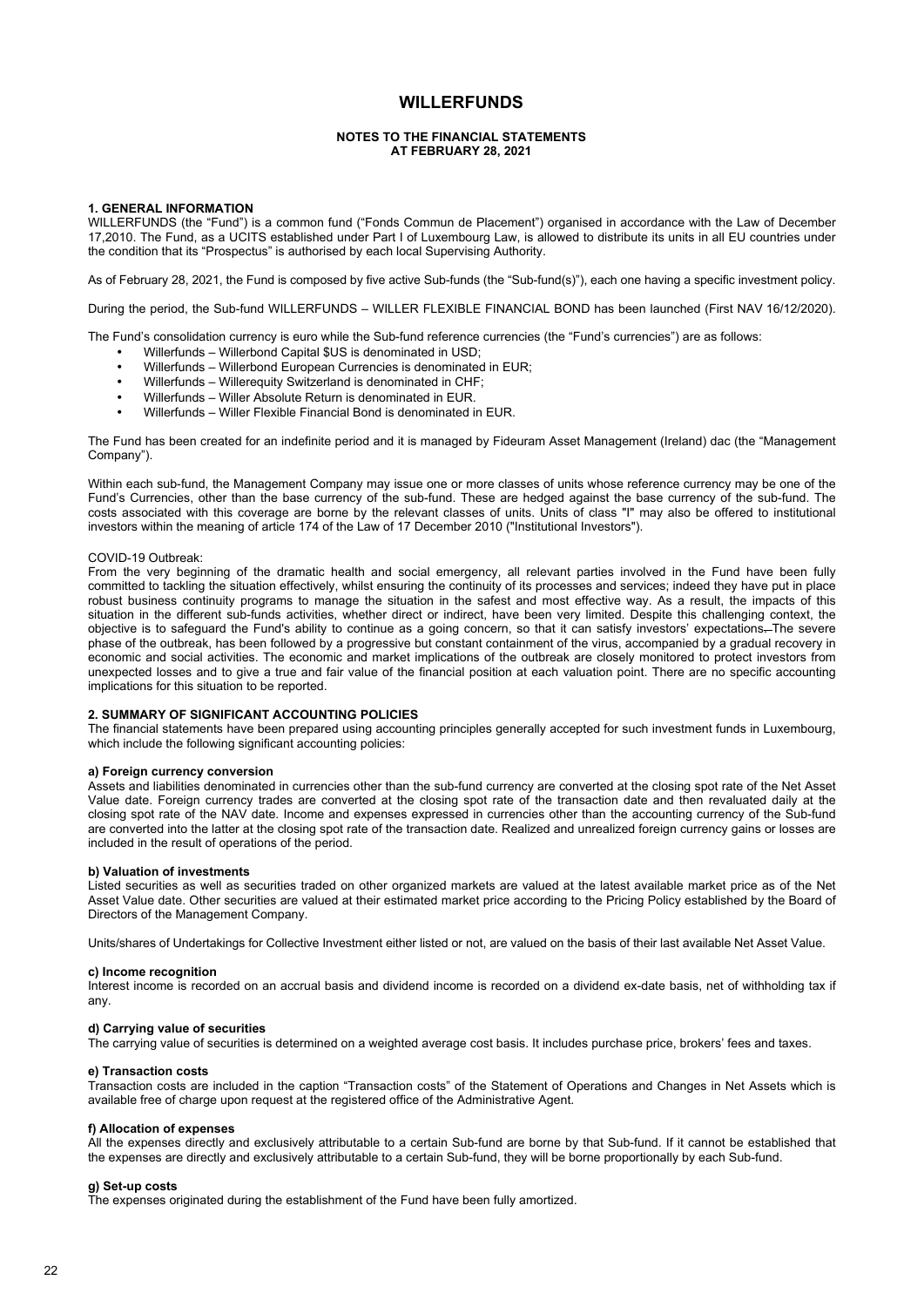#### **NOTES TO THE FINANCIAL STATEMENTS AT FEBRUARY 28, 2021 (CONTINUED)**

Where further Sub-funds are created, these Sub-funds bear their own set-up costs. The set-up costs for new Sub-funds created may, at the discretion of the Board of Directors of the Management Company, be amortised on a straight line basis over 5 years from the date on which the Sub-funds started activity. The Board of Directors of the Management Company may, in its absolute discretion, shorten the period over which such costs are amortized.

#### **h) Forward foreign exchange contracts**

Forward foreign exchange contracts are valued at the market forward rates for the remaining period from valuation date to maturity date.

The counterparties for each Sub-fund for the forward foreign exchange contracts as at February 28, 2021, were as follows:

- Willerfunds -- Willerequity Switzerland: Fideuram Bank (Luxembourg) S.A.
- Willerfunds Willer Absolute Return: Fideuram Bank (Luxembourg) S.A.
- Willerfunds Willer Flexible Financial Bond: Fideuram Bank (Luxembourg) S.A.

#### **i) Future contracts**

Initial margins, consisting of cash that is segregated upon entering into future contracts, are recorded in the caption "Initial margin on future contracts" in the Statement of Net Assets. The daily gain or loss on open future contracts is calculated as the difference between the market prices as of the Net Asset Value date and the prices of the previous Net Asset Value date.

Daily gains and losses on future contracts are directly recorded in the caption "Net realized gains/(losses) on future contracts" of the Statement of Operations and Changes in Net Assets (which is available free of charge upon request at the registered office of the Administrative Agent) and are credited/debited in the cash accounts.

During the period ended February 28, 2021, the company in charge for the clearing on futures contracts was J.P. Morgan.

#### **j) Swap contracts**

Swap contracts are valued on the basis of their fair value, according to the Pricing Policy established by the Board of Directors of the Management Company. The unrealized gain or loss on Contract for Differences and Total Return Swaps contains, if any, the dividends, accrued interests, financing costs and accrued commissions linked to the above mentioned swaps. The Fund may also enter into Interest Rate Swaps and Credit Default Swaps.

#### **k) Combined statements**

The Fund's Combined Statement of Net Assets is the sum of the Statements of each Sub-fund as at February 28, 2021.

There are no Cross Sub-funds' investments (i.e. where one Sub-fund has invested in another Sub-fund of the Fund) as at February 28, 2021.

#### **3. COMMITMENTS ON DERIVATIVES**

The detailed list of commitments on forward foreign exchange, future and swap contracts are available free of charge upon request at the registered office of the Administrative Agent.

#### **4. CHANGES IN THE INVESTMENT PORTFOLIO**

The Statement of Changes in the Investment Portfolio for period is available free of charge upon request at the registered office of the Administrative Agent. It is also available at the office of the agent in charge of financial services in the different countries where the Fund is distributed.

#### **5. TRAILER FEES**

As at February 28, 2021 the amount of Trailer fees received amounted to EUR 2,703.

These are paid by the investment company of the target sub-funds in which WILLERFUNDS – WILLER ABSOLUTE RETURN invests in; these rebates aim to reduce the Management fees of those target sub-funds.

#### **6. BROKERAGE FEES**

Brokerage fees are included in the cost price of the security. For the period ended February 28, 2021, brokerage fees incurred by the Fund, for a total amount of EUR 37,529, are detailed in the following table which also includes the percentage of brokerage fees on the average NAV and comparison with figures of the same period of the previous fiscal year:

|                               | <b>Currency</b> | <b>Brokerage Fees</b> |              | Weight % Brokerage Fees | Weight %                |                   |                       |
|-------------------------------|-----------------|-----------------------|--------------|-------------------------|-------------------------|-------------------|-----------------------|
| Sub-fund                      |                 | Sept. 2020-           | Sept. 2020-l |                         | Sept. 2019- Sept. 2019- | Fees<br>Evolution | Weight %<br>Evolution |
|                               |                 | Febr. 2021            | Febr. 2021   | Febr. 2020              | Febr. 2020              |                   |                       |
| Willerfunds - Willerbond      | <b>EUR</b>      | 310                   | $0.00\%$     |                         | $0.00\%$                | 310               | $0.00\%$              |
| European Currencies           |                 |                       |              |                         |                         |                   |                       |
| Willerfunds - Willereauitv    | <b>CHF</b>      | 40.765                | $0.07\%$     | 7.519                   | 0.05%                   | 33.246            | 0.02%                 |
| Switzerland                   |                 |                       |              |                         |                         |                   |                       |
| Willerfunds - Willer Flexible | <b>EUR</b>      | 121                   | $0.00\%$     |                         | $0.00\%$                | 121               | $0.00\%$              |
| lFinancial Bond               |                 |                       |              |                         |                         |                   |                       |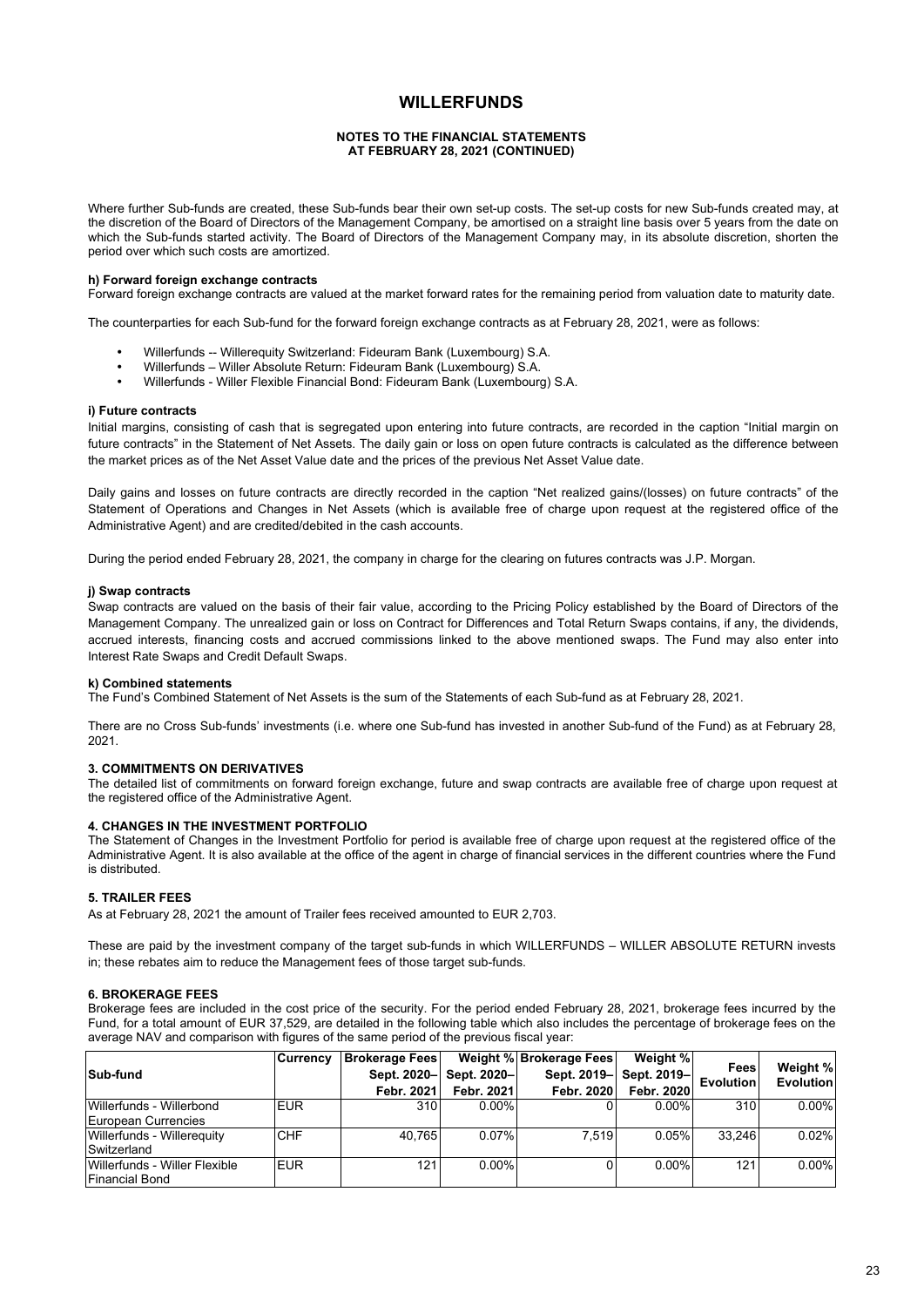#### **NOTES TO THE FINANCIAL STATEMENTS AT FEBRUARY 28, 2021 (CONTINUED)**

#### **7. TRANSACTION COSTS**

For the period ended February 28, 2021, costs related to the transactions settlement globally incurred by the Sub-funds amounted to EUR 4,476.

#### **8. TAXES**

According to Luxembourg Law, the Fund is not subject to any income tax but is liable to a subscription tax ("Taxe d'Abonnement") at an annual rate of 0.05% of its Total Net Assets, payable quarterly and assessed on the last day of each quarter.

Value of assets represented by units/shares in other Luxembourgish undertakings for collective investment ("UCI") is exempted from the "Taxe d'Abonnement" provided that such units/shares have already been subject to the tax.

#### **9. MANAGEMENT COMPANY, INVESTMENT MANAGERS, DEPOSITARY BANK, ADMINISTRATIVE AGENT AND TRANSFER AGENT**

#### Management Company

The Fund is managed by Fideuram Asset Management (Ireland) dac (the "Management Company"), an Irish company, fully owned by Fideuram - Intesa Sanpalo Private Banking S.p.A.. The Management Company is registered with the Irish Register of Companies under number 349135.

#### Management Fees

The management fee owed to the Management Company is calculated daily on the global net value of each sub-fund and deducted from the net assets of each sub-fund at the beginning of the following month. The annual management fee is equal to:

| Sub-funds                                    | "P" and "S" Unit Classes | "P1" and "S1" Unit Classes | "I" Unit Class |
|----------------------------------------------|--------------------------|----------------------------|----------------|
| Willerfunds - Willerbond Capital \$US        | 0.55%                    |                            |                |
| Willerfunds - Willerbond European Currencies | 0.55%                    |                            |                |
| Willerfunds - Willerequity Switzerland       | l.55%                    |                            | 1.30%          |
| Willerfunds - Willer Absolute Return         | 1.55%                    |                            | 1.30%          |
| Willerfunds – Willer Flexible Financial Bond | 0.60%                    | 1.20%                      | 0.65%          |

During the period ended February 28, 2021, the Fund has invested in other UCIs managed by the Management Company. The maximum cumulated percentage of management fees charged to a Sub-fund, taking into consideration the underlying fees of the target UCIs, did not exceed 2.75%.

#### Performance Fees

The Investment Manager may earn a performance fee for the following Sub-funds:

| Sub-funds                            | <b>IPerformance Fee Index</b>                                                    | Method                | Rate   |
|--------------------------------------|----------------------------------------------------------------------------------|-----------------------|--------|
|                                      | Willerfunds - Willerequity Switzerland   MSCI Switzerland 10/40 Net Return Index | Hurdle rate           | 20.00% |
| Willerfunds – Willer Absolute Return | 1-month EURIBOR                                                                  | <b>High Watermark</b> | 7.50%  |

The details of the calculation methods are described in the prospectus. Performance fees charged during the period are detailed in the Statement of Operations and Changes in Net Assets, which is available free of charge upon request at the registered office of the Administrative Agent.

#### Investment Manager

The Management Company has designated one company as Investment Manager (hereafter the "Investment Manager"):

- Intesa Sanpaolo Private Bank (Suisse) Morval S.A. for all Sub-funds.

The Management Company keeps the control and responsibility on all Sub-funds.

#### **Arrangements**

The Investment Manager has entered into soft commissions arrangements with brokers under which certain goods and services related to their professional activities, such as economic research, financial analyses, statistics, as well as computer services used to support investment decision making, are received by the Investment Manager. Such arrangements are only agreed with such legal entities for the interest of the Fund. It should be noted that soft commissions earned by some Sub-funds managed by an Investment Manager may be used to purchase services that also benefit other non-participating Sub-funds managed by the same Investment Manager.

#### Central Administration

The central administration fee is equal to 0.135% per year calculated on the basis of the end of month Net Asset Value of each Subfund and payable to the Management Company at the beginning of the following month.

#### Administrative Agent

The Management Company has appointed Fideuram Bank (Luxembourg) S.A. as Administrative Agent of the Fund, in charge of the daily calculation of Sub-fund's Net Asset Values.

#### Registrar and Transfer Agent

The Management Company has appointed Fideuram Bank (Luxembourg) S.A. as Registrar and Transfer Agent of the Fund.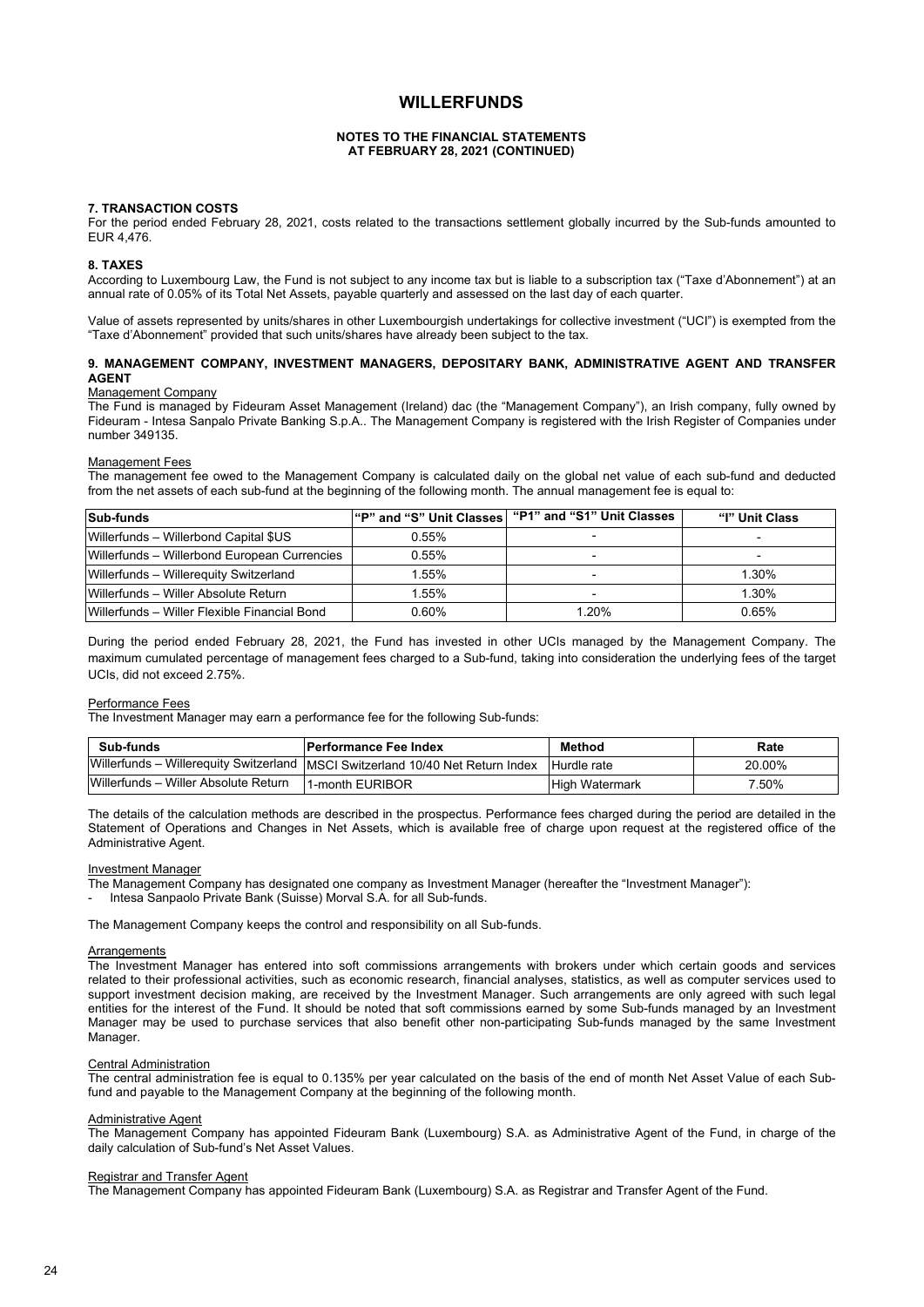#### **NOTES TO THE FINANCIAL STATEMENTS AT FEBRUARY 28, 2021 (CONTINUED)**

Depositary and Paying Agent

The Management Company has appointed Fideuram Bank (Luxembourg) S.A. as Depositary and Paying Agent.

The depositary fees are equal to 0.045% per year calculated on the basis of the end of month Net Asset Value of each Sub-fund and payable at the beginning of the following month.

#### **10. NET ASSET VALUE PER UNIT**

For each Sub-fund the Net Asset Value per unit is computed daily by dividing the Total Net Assets by the number of units outstanding for each Sub-fund.

#### **11. DISTRIBUTION OF PROFITS**

In accordance with the Fund's prospectus, Sub-funds' profits are not distributed but reinvested.

#### **12. REDEMPTION OF UNITS**

The Fund's units are redeemable daily at the current Net Asset Value per unit. According to the Fund's prospectus, the redemption of units can be temporarily suspended.

During the period ended February 28, 2021, no suspension was recorded.

Willerfunds – Willer Flexible Financial Bond is entitled to receive a redemption commission applied on the counter value of the number of Units redeemed based on the initial Net Asset Value per Unit. The redemption commission is recognized as a revenue for the Subfund over the same period and corresponds to the amounts to be amortised of the placement fee levied on Sub-fund launch. The applicable rates during the period ended February 28, 2021 were as follows:

| Sub-fund                                         | Period                                      | Rate of<br><b>Redemption Fee</b> |
|--------------------------------------------------|---------------------------------------------|----------------------------------|
| Willerfunds-<br>- Willer Flexible Financial Bond | From December 16, 2020 to February 28, 2021 | .80%                             |

#### **13. PLACEMENT FEE**

For Willerfunds – Willer Flexible Financial Bond, the Management Company was entitled to receive a placement fee, equals to 1.80% of the initial Net Asset Value per unit multiplied by the number of resulting units being issued, was applied at the end of the initial subscription period; it was levied on the Sub-fund's assets collected as formation expenses and was amortized over the next 3 years.

The amount of the placement fee yet to be amortised is recorded in the Statement of Net Assets under the heading "Other Receivables and accrued income". As at February 28, 2021, the residual amounts of placement fee were as follows (in EUR):

| Sub-fund                                         | <b>Net amount</b> |
|--------------------------------------------------|-------------------|
| Willerfunds-<br>- Willer Flexible Financial Bond | 641,803           |

#### **14. SUBSEQUENT EVENTS**

In December 2020, the Board of Directors of Fideuram Bank (Luxembourg) S.A.- took the decision to approve the sale of the Funds activities (Custodian Bank and Fund Administration for the UCITS Funds for which Fideuram Asset Management (Ireland) dac acts as Management Company. In February 2021, an agreement has been signed between the Bank and a third party operating on the Luxembourg marketplace to sell to the latter the activities related to the Custodian Bank and Fund Administration. The transaction has been finalized on March 31<sup>st</sup>, 2021

i Posset

Padraic O'Connor Chairman

Roberto Mei Managing Director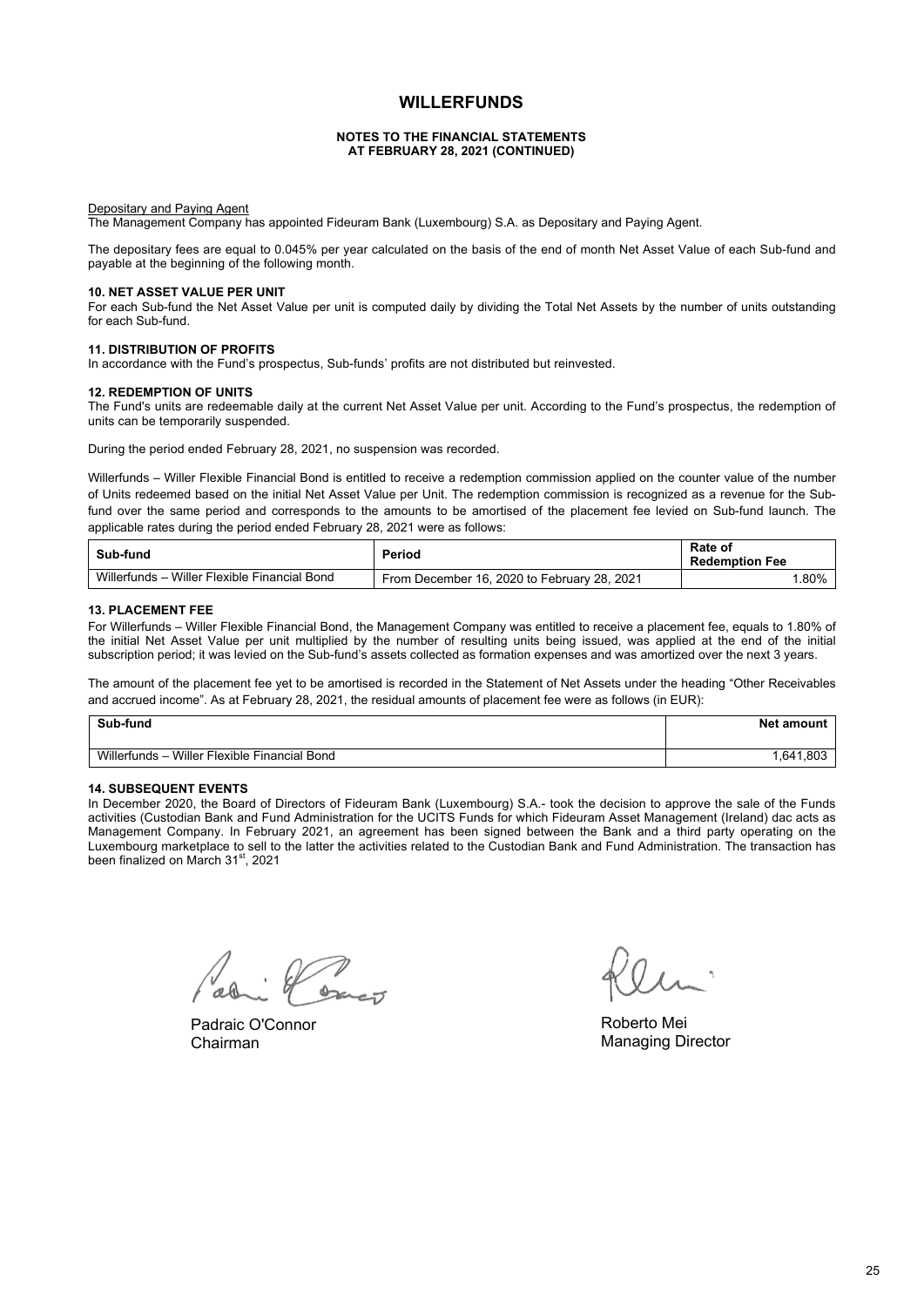### **OTHER INFORMATION TO UNITHOLDERS**

#### **TOTAL EXPENSE RATIO ("TER")**

| <b>Description</b>                                     | <b>Class</b>   | <b>TER</b><br>(performance fee included) | <b>Performance fees</b>  | synthetic TER |
|--------------------------------------------------------|----------------|------------------------------------------|--------------------------|---------------|
| WILLERFUNDS - WILLERBOND CAPITAL \$US                  | P USD          | 0.95                                     |                          |               |
| WILLERFUNDS - WILLERBOND EUROPEAN<br><b>CURRENCIES</b> | P EUR          | 0.95                                     |                          |               |
| WILLERFUNDS - WILLEREQUITY SWITZERLAND                 | P CHF          | 2.31                                     | 0.34                     |               |
|                                                        | <b>CHF</b>     | 2.15                                     | 0.46                     |               |
|                                                        | <b>EUR</b>     | 2.21                                     | 0.49                     |               |
| WILLERFUNDS - WILLER ABSOLUTE RETURN                   | P EUR          | 1.93                                     |                          | 3.28          |
|                                                        | <b>EUR</b>     | 1.68                                     |                          | 3.03          |
|                                                        | <b>USD</b>     | 1.67                                     |                          | 3.02          |
|                                                        | <b>CHF</b>     | 1.70                                     |                          | 3.05          |
| WILLERFUNDS - WILLER FLEXIBLE FINANCIAL BOND           | P              | 1.52                                     | $\overline{\phantom{a}}$ |               |
|                                                        | P <sub>1</sub> | 1.38                                     | $\overline{\phantom{a}}$ |               |
|                                                        | S              | 1.52                                     |                          |               |
|                                                        | S <sub>1</sub> | 1.40                                     |                          |               |

The TER is calculated over the 6-months period.

Transaction fees are not taken into account in the calculation of TER.

For sub-funds which invest in other funds, a synthetic TER is computed. It represents the sum of the TER of the sub-fund and the underlying funds TER.

**SECURITIES FINANCING TRANSACTIONS REGULATION (SFTR) DISCLOSURE**

The Fund does not use any instruments falling into the scope of SFTR Directive.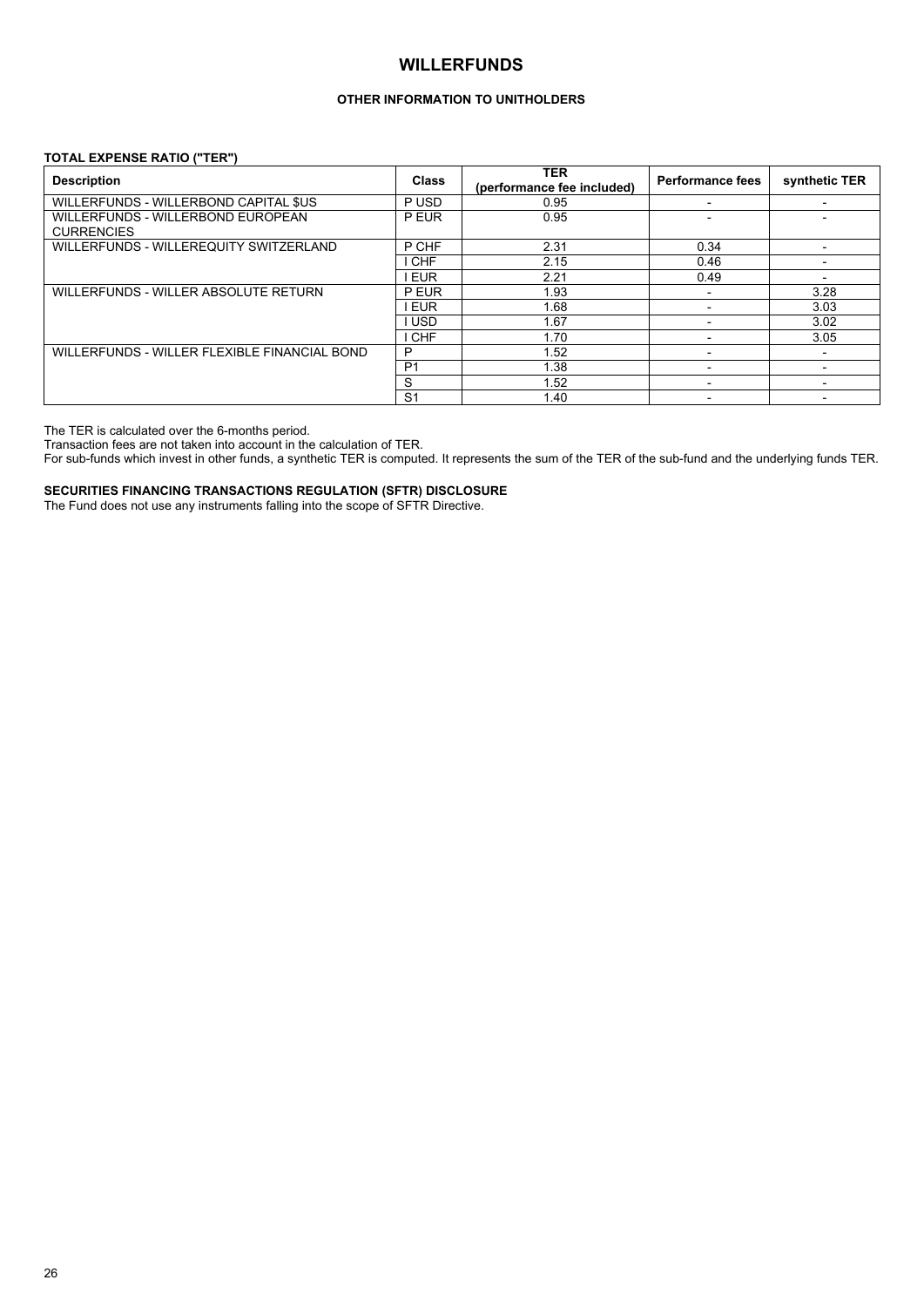#### **RELEVANT ADDRESSES**

#### **Management Company:**

FIDEURAM ASSET MANAGEMENT (IRELAND) DAC 2nd Floor, International House, 3 Harbourmaster Place, IFSC, Dublin 1, D01 K8F1, Ireland

#### **Investment Manager:**

INTESA SANPAOLO PRIVATE BANK (SUISSE) MORVAL S.A. 18, rue Charles-Galland, CH-1206 Geneva, **Switzerland** 

#### **Depositary Bank and Paying Agent:**

FIDEURAM BANK (LUXEMBOURG) S.A. 9-11, Rue Goethe, L-1637 Luxembourg, Grand Duchy of Luxembourg

#### **Administrative, Registrar and Transfer Agent:**

FIDEURAM BANK (LUXEMBOURG) S.A. 9-11, Rue Goethe, L-1637 Luxembourg, Grand Duchy of Luxembourg

#### **Independent Auditor / Cabinet de révision agréé:**

ERNST & YOUNG 35E, Avenue J.F. Kennedy, L-1855 Luxembourg, Grand Duchy of Luxembourg

#### **Legal Adviser:**

BONN & SCHMITT 148, Av. de la Faiencerie L-1511 Luxembourg Grand Duchy of Luxembourg

A&L Goodbody IFSC, North Wall Quay Dublin 1 Ireland

#### **Representative, paying agent and principal distributor of the Fund in Switzerland (the "Distributor"):**

INTESA SANPAOLO PRIVATE BANK (SUISSE) MORVAL S.A. 18, rue Charles-Galland CH-1206 Geneva, Switzerland

The prospectus, the KIID, the Management Regulations, the annual report and the semi-annual report can be obtained free of charge at the representative agent's registered office in Switzerland.